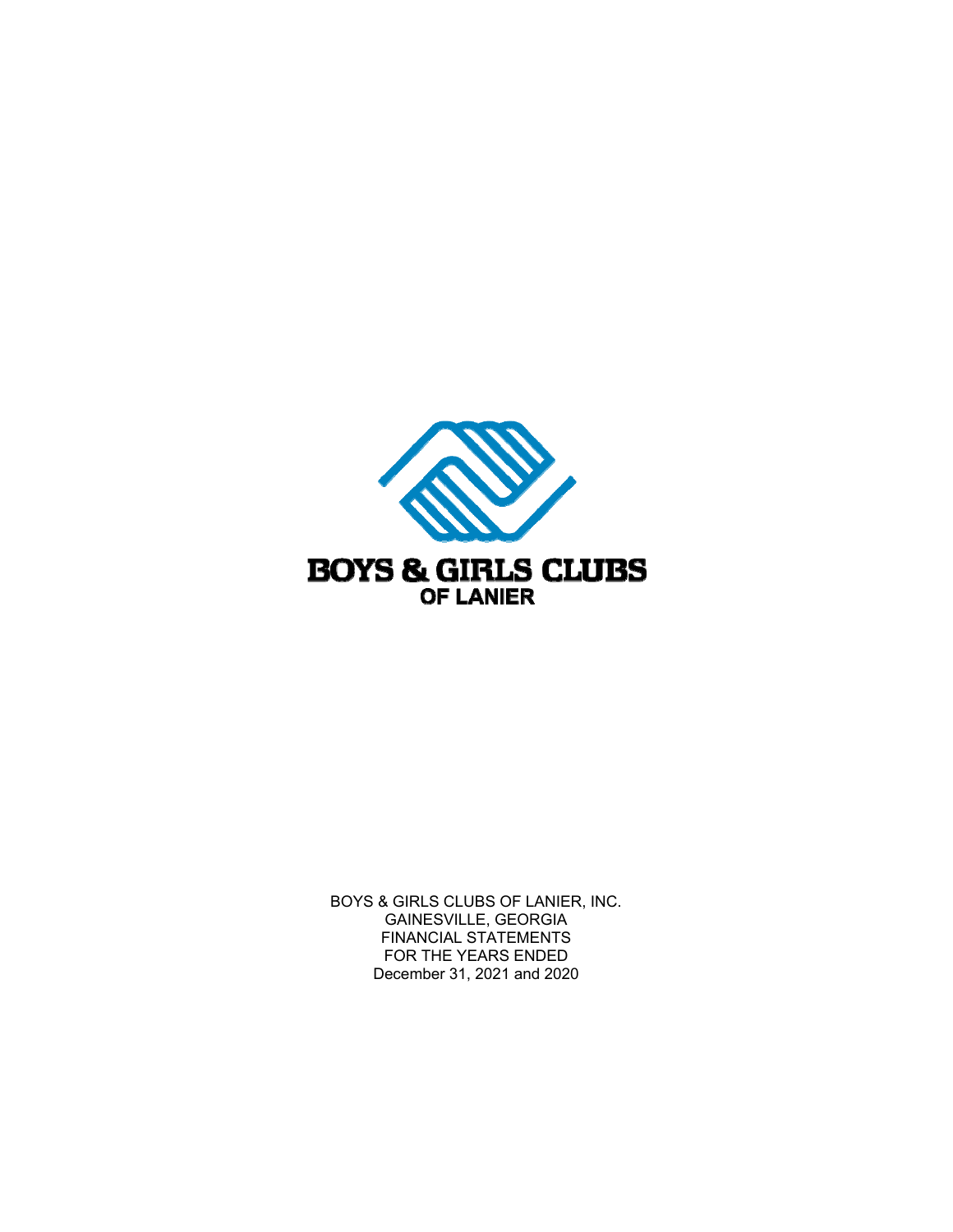# BOYS & GIRLS CLUBS OF LANIER, INC. GAINESVILLE, GEORGIA

# **CONTENTS**

|                                          | Page     |
|------------------------------------------|----------|
| <b>INDEPENDENT AUDITOR'S REPORT</b>      | $1 - 2$  |
| <b>FINANCIAL STATEMENTS</b>              |          |
| <b>Statements of Financial Position</b>  | 3        |
| <b>Statements of Activities</b>          | 4        |
| <b>Statements of Cash Flows</b>          | 5        |
| <b>Statements of Functional Expenses</b> | 6        |
| Notes to the Financial Statements        | $7 - 16$ |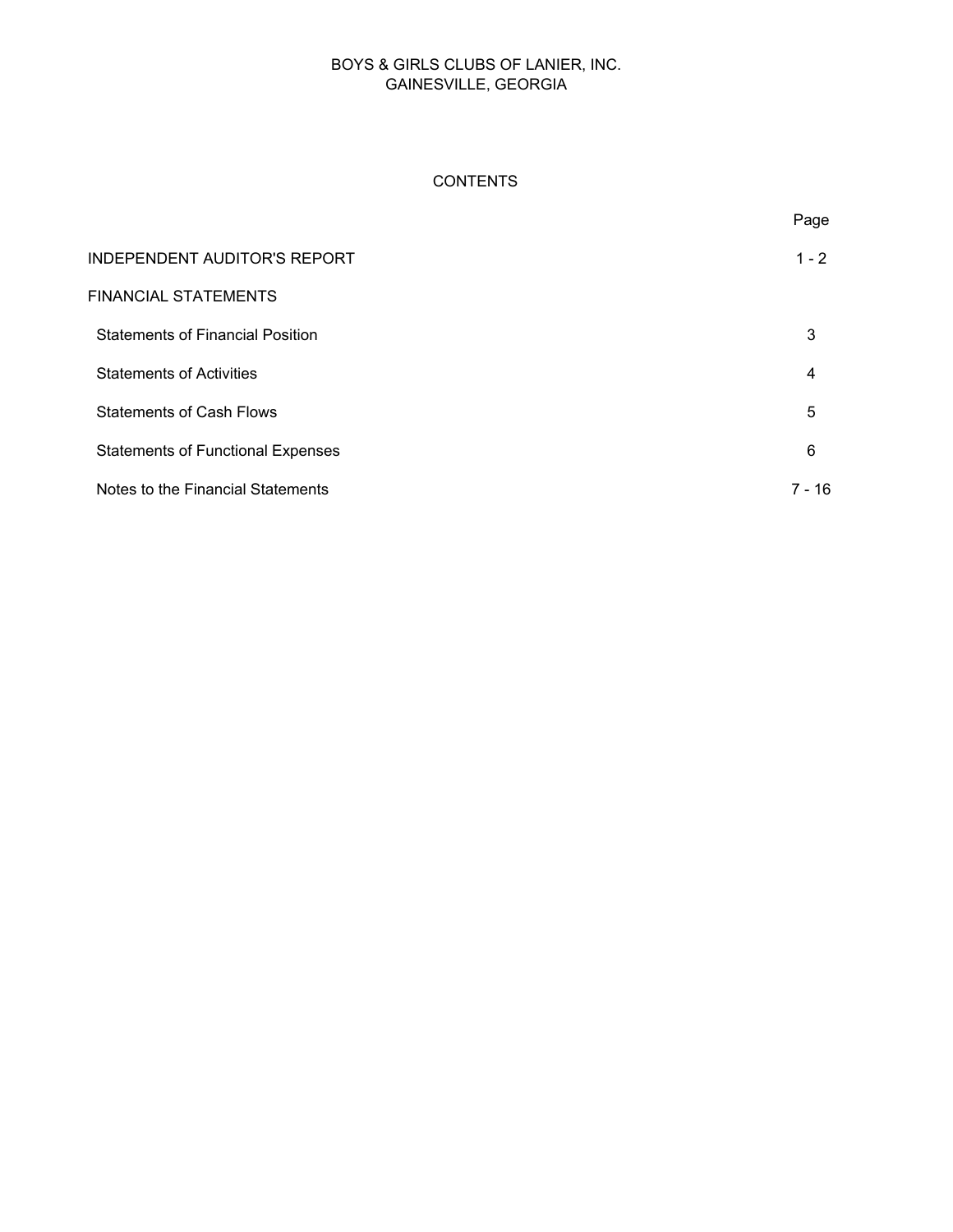

## INDEPENDENT AUDITOR'S REPORT

To the Board of Directors and Management of Boys & Girls Clubs of Lanier, Inc. Gainesville, GA

### **Opinion**

We have audited the accompanying financial statements of Boys & Girls Clubs of Lanier, Inc. (a nonprofit organization), which comprise the statements of financial position as of December 31, 2021 and 2020, and the related statements of activities, cash flows, and functional expenses for the years then ended, and the related notes to the financial statements.

In our opinion, the financial statements referred to above present fairly, in all material respects, the financial position of Boys & Girls Clubs of Lanier, Inc. as of December 31, 2021 and 2020, and the changes in its net assets and its cash flows for the year then ended in accordance with accounting principles generally accepted in the United States of America.

### **Basis for Opinion**

We conducted our audit in accordance with auditing standards generally accepted in the United States of America. Our responsibilities under those standards are further described in the Auditor's Responsibilities for the Audit of the Financial Statements section of our report. We are required to be independent of Boys & Girls Clubs of Lanier, Inc. and to meet our other ethical responsibilities in accordance with the relevant ethical requirements relating to our audit. We believe that the audit evidence we have obtained is sufficient and appropriate to provide a basis for our audit opinion.

### **Responsibilities of Management for the Financial Statements**

Management is responsible for the preparation and fair presentation of the financial statements in accordance with accounting principles generally accepted in the United States of America, and for the design, implementation, and maintenance of internal control relevant to the preparation and fair presentation of financial statements that are free from material misstatement, whether due to fraud or error.

In preparing the financial statements, management is required to evaluate whether there are conditions or events, considered in the aggregate, that raise substantial doubt about Boys and Girls Clubs of Lanier, Inc.'s ability to continue as a going concern within one year after the date that the financial statements are available to be issued.

### **Auditor's Responsibilities for the Audit of the Financial Statements**

Our objectives are to obtain reasonable assurance about whether the financial statements as a whole are free from material misstatement, whether due to fraud or error, and to issue an auditor's report that includes our opinion. Reasonable assurance is a high level of assurance but is not absolute assurance and therefore is not a guarantee that an audit conducted in accordance with generally accepted auditing standards will always detect a material misstatement when it exists. The risk of not detecting a material misstatement resulting from fraud is higher than for one resulting from error, as fraud may involve collusion, forgery, intentional omissions, misrepresentations, or the override of internal control. Misstatements, including omissions, are considered material if there is a substantial likelihood that, individually or in the aggregate, they would influence the judgment made by a reasonable user based on the financial statements.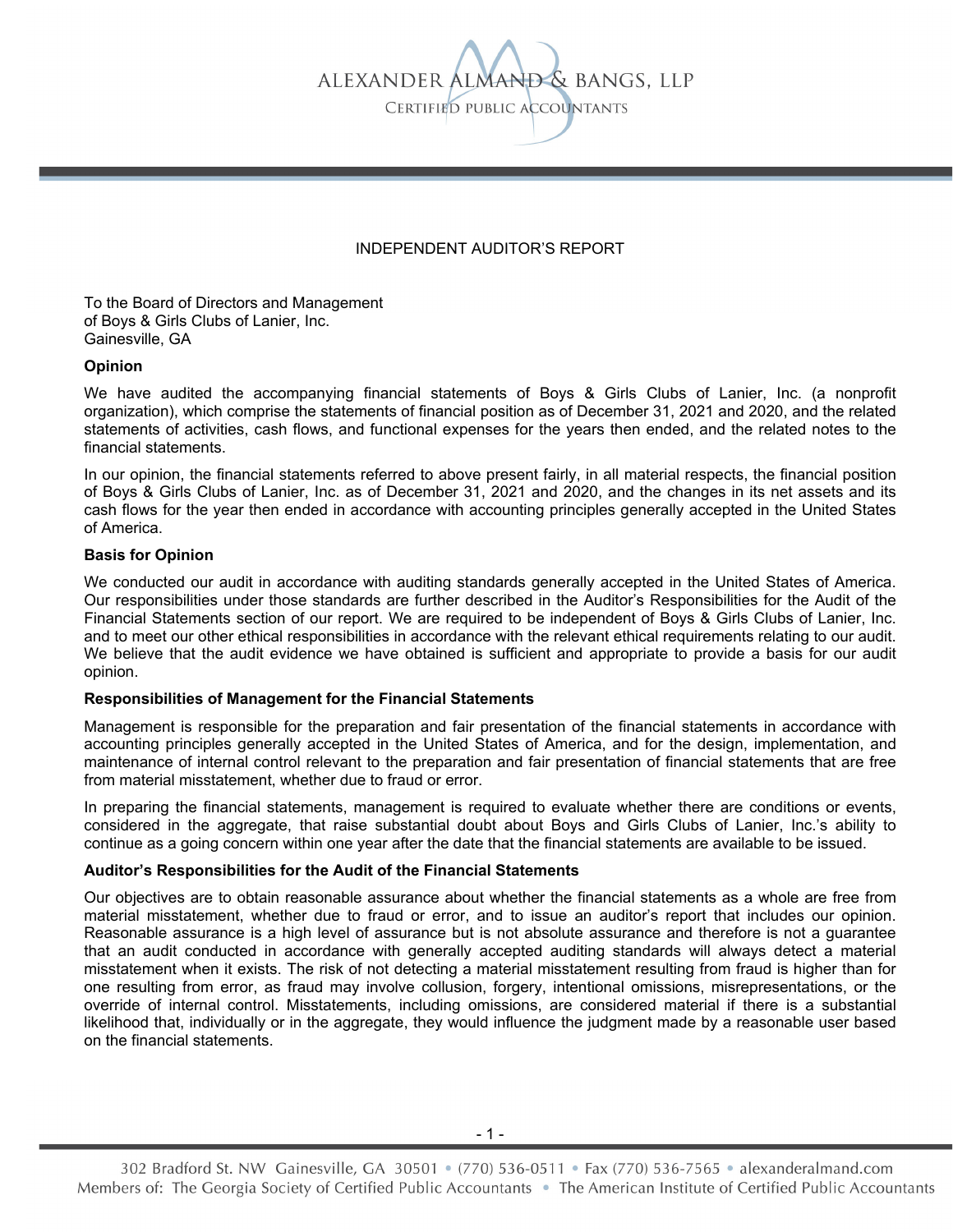In performing an audit in accordance with generally accepted auditing standards, we:

- Exercise professional judgment and maintain professional skepticism throughout the audit.
- Identify and assess the risks of material misstatement of the financial statements, whether due to fraud or error, and design and perform audit procedures responsive to those risks. Such procedures include examining, on a test basis, evidence regarding the amounts and disclosures in the financial statements.
- Obtain an understanding of internal control relevant to the audit in order to design audit procedures that are appropriate in the circumstances, but not for the purpose of expressing an opinion on the effectiveness of Boys & Girls Clubs of Lanier, Inc.'s internal control. Accordingly, no such opinion is expressed.
- Evaluate the appropriateness of accounting policies used and the reasonableness of significant accounting estimates made by management, as well as evaluate the overall presentation of the financial statements.
- Conclude whether, in our judgment, there are conditions or events, considered in the aggregate, that raise substantial doubt about Boys & Girls Clubs of Lanier, Inc.'s ability to continue as a going concern for a reasonable period of time.

We are required to communicate with those charged with governance regarding, among other matters, the planned scope and timing of the audit, significant audit findings, and certain internal control related matters that we identified during the audit.

### *Other Matters*

Our audit was conducted for the purpose of forming an opinion on the financial statements as a whole. The accompanying schedule of expenditures of federal awards, as required by *Title 2 U.S. Code of Federal Regulations (CFR) Part 200, Uniform Administrative Requirements, Cost Principles, and Audit Requirements for Federal Awards,*  is presented for purposes of additional analysis and is not a required part of the financial statements. Such information is the responsibility of management and was derived from and relates directly to the underlying accounting and other records used to prepare the financial statements. The information has been subjected to the auditing procedures applied in the audit of the financial statements and certain additional procedures, including comparing and reconciling such information directly to the underlying accounting and other records used to prepare the financial statements or to the financial statements themselves, and other additional procedures in accordance with auditing standards generally accepted in the United States of America. In our opinion, the information is fairly stated in all material respects in relation to the financial statements as a whole.

## **Other Reporting Required by** *Government Auditing Standards*

In accordance with *Government Auditing Standards*, we have also issued our report dated April 26, 2022, on our consideration of Boys & Girls Clubs of Lanier, Inc.'s internal control over financial reporting and on our tests of its compliance with certain provisions of laws, regulations, contracts, and grant agreements and other matters. The purpose of that report is to describe the scope of our testing of internal control over financial reporting and compliance and the results of that testing, and not to provide an opinion on internal control over financial reporting or on compliance. That report is an integral part of an audit performed in accordance with *Government Auditing Standards* in considering Boys & Girls Clubs of Lanier, Inc.'s internal control over financial reporting and compliance.

alparch almond G Bago 22P

Alexander, Almand and Bangs, LLP Gainesville, GA April 26, 2022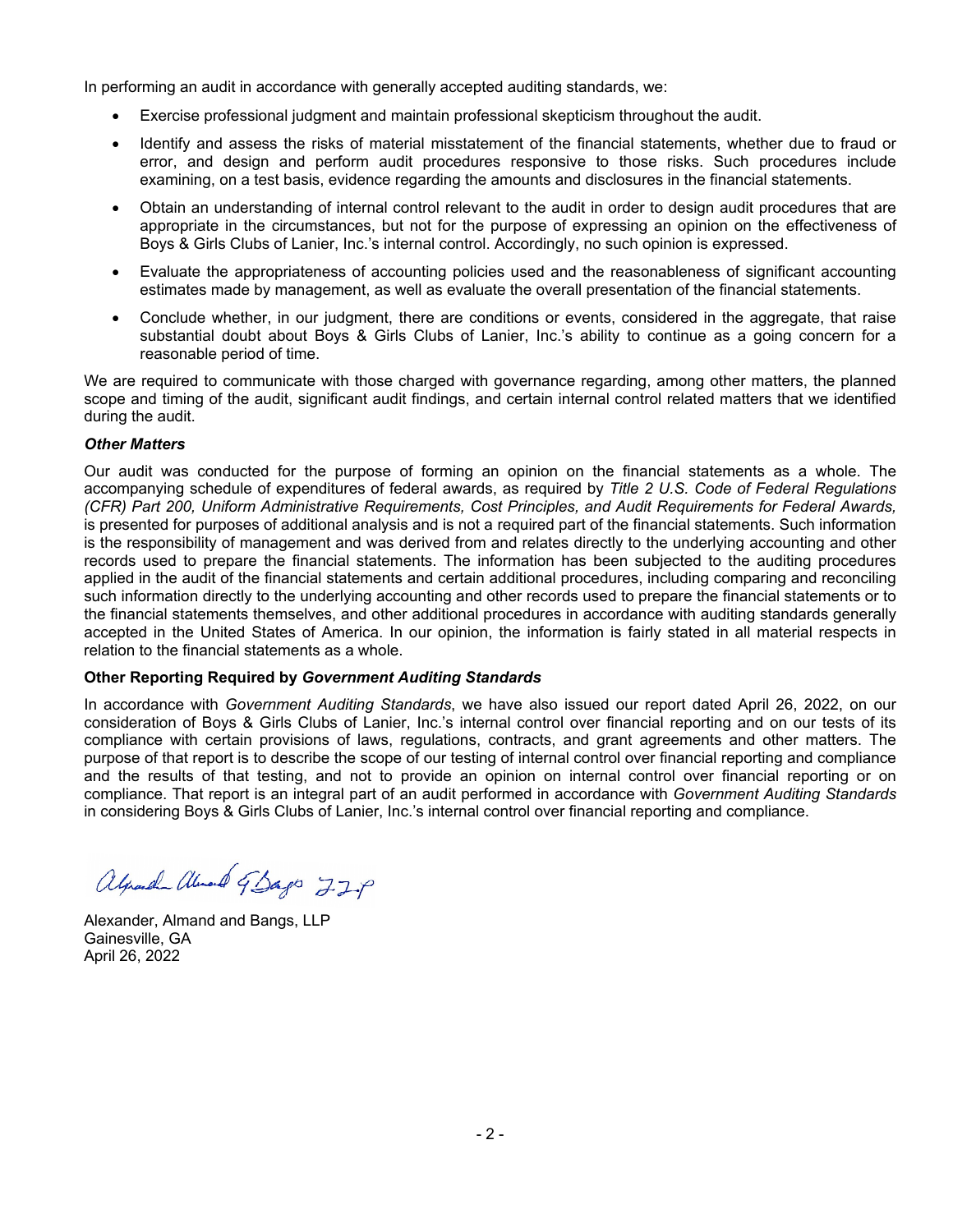# BOYS & GIRLS CLUBS OF LANIER, INC. STATEMENTS OF FINANCIAL POSITION

|                                                                 |                  | For The Year Ended<br>December 31, |  |  |  |
|-----------------------------------------------------------------|------------------|------------------------------------|--|--|--|
|                                                                 | 2021             | 2020                               |  |  |  |
| <b>ASSETS</b>                                                   |                  |                                    |  |  |  |
| <b>CURRENT ASSETS</b>                                           |                  |                                    |  |  |  |
| Cash, without donor restrictions                                | \$<br>3,125,662  | 1,403,102<br>\$                    |  |  |  |
| Net contributions receivable, current portion                   | 1,698,266        | 475,681                            |  |  |  |
| Grants receivable                                               | 748,141          | 221,127                            |  |  |  |
| Other assets                                                    | 19,247           | 24,823                             |  |  |  |
| Cash, with donor restrictions                                   | 1,150,926        | 625,169                            |  |  |  |
| Total current assets                                            | 6,742,242        | 2,749,902                          |  |  |  |
| <b>NON-CURRENT ASSETS</b>                                       |                  |                                    |  |  |  |
| Property and equipment                                          | 5,953,282        | 4,046,111                          |  |  |  |
| Less: accumulated depreciation                                  | 1,852,634        | 1,746,500                          |  |  |  |
| Total property and equipment, net                               | 4,100,648        | 2,299,611                          |  |  |  |
| Contributions receivable, net of current portions and discounts | 393,834          | 494,497                            |  |  |  |
| Investments                                                     | 324,695          | 284,746                            |  |  |  |
| Total non-current assets                                        | 4,819,177        | 3,078,854                          |  |  |  |
| <b>TOTAL ASSETS</b>                                             | 11,561,419<br>\$ | 5,828,756<br>P.                    |  |  |  |
| <b>LIABILITIES AND NET ASSETS</b>                               |                  |                                    |  |  |  |
| <b>CURRENT LIABILITIES</b>                                      |                  |                                    |  |  |  |
| Accounts payable                                                | \$<br>55,275     | \$<br>10,008                       |  |  |  |
| Accrued expenses                                                | 65,386           | 51,037                             |  |  |  |
| Deferred grant revenue                                          | 458,608          |                                    |  |  |  |
|                                                                 |                  |                                    |  |  |  |
| <b>Total current liabilities</b>                                | 579,269          | 61,045                             |  |  |  |
| <b>NET ASSETS</b>                                               |                  |                                    |  |  |  |
| Without donor restrictions                                      | 7,625,167        | 4,357,190                          |  |  |  |
| With donor restrictions                                         | 3,356,983        | 1,410,521                          |  |  |  |
| Total net assets                                                | 10,982,150       | 5,767,711                          |  |  |  |
| TOTAL LIABILITIES AND NET ASSETS                                | \$11,561,419     | 5,828,756<br>\$                    |  |  |  |

The accompanying notes are an integral part of these statements.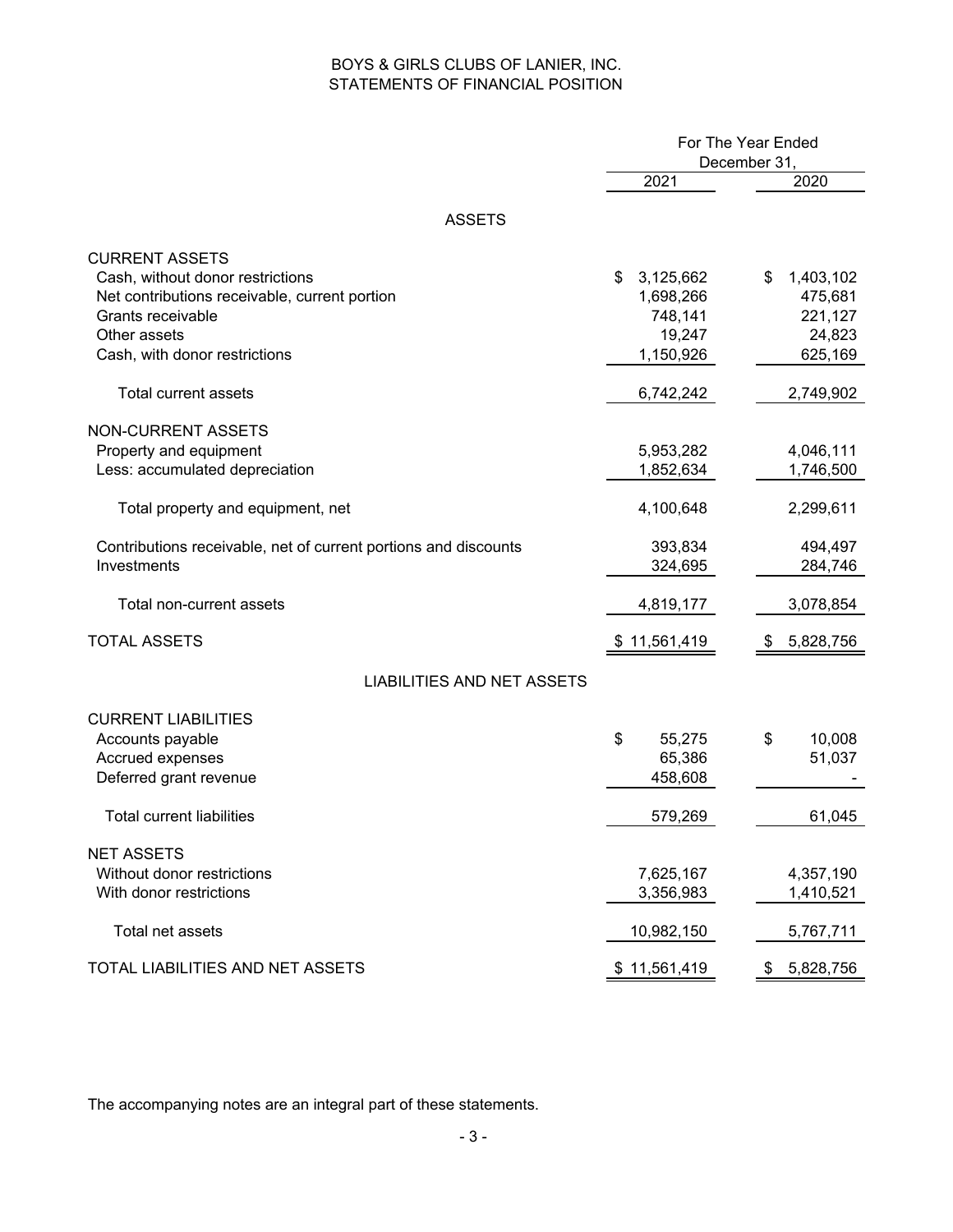# BOYS & GIRLS CLUBS OF LANIER, INC. STATEMENTS OF ACTIVITIES

|                                                                              | For the Year Ended December 31, 2021 |                 |                        |  |
|------------------------------------------------------------------------------|--------------------------------------|-----------------|------------------------|--|
|                                                                              | <b>Without Donor</b>                 |                 |                        |  |
|                                                                              | Restrictions                         | Restrictions    | Total                  |  |
| REVENUES, GAINS AND OTHER SUPPORT<br>Support, other than special events:     |                                      |                 |                        |  |
| Contributions and pledges                                                    | 1,550,036<br>\$                      | \$<br>3,464,523 | \$<br>5,014,559        |  |
| Grants, contracts and foundations                                            | 4,248,449                            | 3,250           | 4,251,699              |  |
| Contributions discounts amortized                                            |                                      | 13,469          | 13,469                 |  |
| Total support other than special events                                      | 5,798,485                            | 3,481,242       | $\overline{9,279,727}$ |  |
| Special events:                                                              |                                      |                 |                        |  |
| Special event revenue                                                        | 311,266                              |                 | 311,266                |  |
| Direct benefits to donors                                                    | (15, 921)                            |                 | (15, 921)              |  |
| Net support from special events                                              | 295,345                              |                 | 295,345                |  |
| Membership dues and league program fees                                      | 394,478                              |                 | 394,478                |  |
| Interest income, non-investment                                              | 735                                  |                 | 735                    |  |
| Net investment income                                                        | 34,922                               |                 | 34,922                 |  |
| Net gain (loss) on dispositions of fixed assets                              |                                      |                 |                        |  |
| Other income                                                                 | 31,706                               |                 | 31,706                 |  |
| Donations in kind                                                            | 628,346                              |                 | 628,346                |  |
| Total revenues, gains and other support                                      | 7,184,017                            | 3,481,242       | 10,665,259             |  |
| Net assets released from restrictions:<br>Satisfaction of Donor Restrictions | 1,534,780                            | (1,534,780)     |                        |  |
| Total revenues, gains and other support                                      | 8,718,797                            | 1,946,462       | 10,665,259             |  |
| <b>EXPENSES</b>                                                              |                                      |                 |                        |  |
| Program services                                                             | 4,382,095                            |                 | 4,382,095              |  |
| Management and general                                                       | 600,005                              |                 | 600,005                |  |
| Fundraising                                                                  | 468,720                              |                 | 468,720                |  |
| <b>Total expenses</b>                                                        | 5,450,820                            |                 | 5,450,820              |  |
| INCREASE (DECREASE) NET ASSETS                                               | 3,267,977                            | 1,946,462       | 5,214,439              |  |
| NET ASSETS, beginning of year                                                | 4,357,190                            | 1,410,521       | 5,767,711              |  |
| NET ASSETS, end of year                                                      | 7,625,167                            | 3,356,983       | \$10,982,150           |  |

The accompanying notes are an integral part of these statements.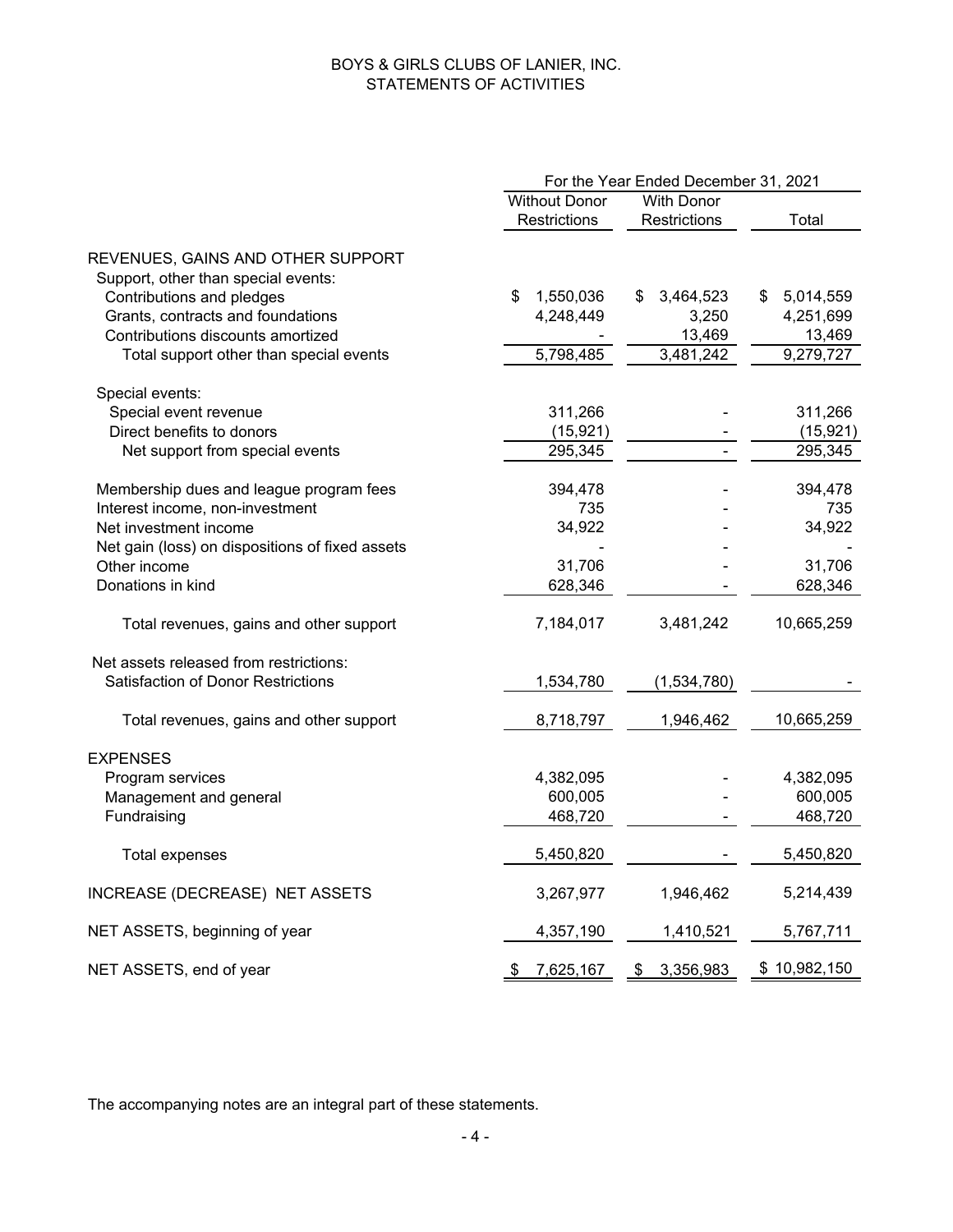# BOYS & GIRLS CLUBS OF LANIER, INC. STATEMENTS OF ACTIVITIES

| For the Year Ended December 31, 2020 |    |                   |    |                |  |  |
|--------------------------------------|----|-------------------|----|----------------|--|--|
| <b>Without Donor</b>                 |    | <b>With Donor</b> |    |                |  |  |
| Restrictions                         |    | Restrictions      |    | Total          |  |  |
|                                      |    |                   |    |                |  |  |
|                                      |    |                   |    |                |  |  |
| 454,778<br>\$                        | \$ | 519,695           | \$ | 974,473        |  |  |
| 2,983,624                            |    | 3,825             |    | 2,987,449      |  |  |
|                                      |    | 17,626            |    | 17,626         |  |  |
| 3,438,402                            |    | 541,146           |    | 3,979,548      |  |  |
|                                      |    |                   |    |                |  |  |
|                                      |    |                   |    |                |  |  |
| 229,673                              |    |                   |    | 229,673        |  |  |
| (15, 586)                            |    |                   |    | (15, 586)      |  |  |
| 214,087                              |    |                   |    | 214,087        |  |  |
|                                      |    |                   |    |                |  |  |
| 251,413<br>849                       |    |                   |    | 251,413<br>849 |  |  |
| 43,211                               |    |                   |    | 43,211         |  |  |
| (12, 744)                            |    |                   |    | (12, 744)      |  |  |
| 5,342                                |    |                   |    | 5,342          |  |  |
| 629,850                              |    |                   |    | 629,850        |  |  |
|                                      |    |                   |    |                |  |  |
| 4,570,410                            |    | 541,146           |    | 5,111,556      |  |  |
|                                      |    |                   |    |                |  |  |
|                                      |    |                   |    |                |  |  |
| 404,740                              |    | (404, 740)        |    |                |  |  |
| 4,975,150                            |    | 136,406           |    | 5,111,556      |  |  |
|                                      |    |                   |    |                |  |  |
|                                      |    |                   |    |                |  |  |
| 3,530,715                            |    |                   |    | 3,530,715      |  |  |
| 471,960                              |    |                   |    | 471,960        |  |  |
| 323,048                              |    |                   |    | 323,048        |  |  |
| 4,325,723                            |    |                   |    | 4,325,723      |  |  |
|                                      |    |                   |    |                |  |  |
| 649,427                              |    | 136,406           |    | 785,833        |  |  |
| 3,707,763                            |    | 1,274,115         |    | 4,981,878      |  |  |
|                                      |    |                   |    |                |  |  |
| 4,357,190<br>\$                      | \$ | 1,410,521         | \$ | 5,767,711      |  |  |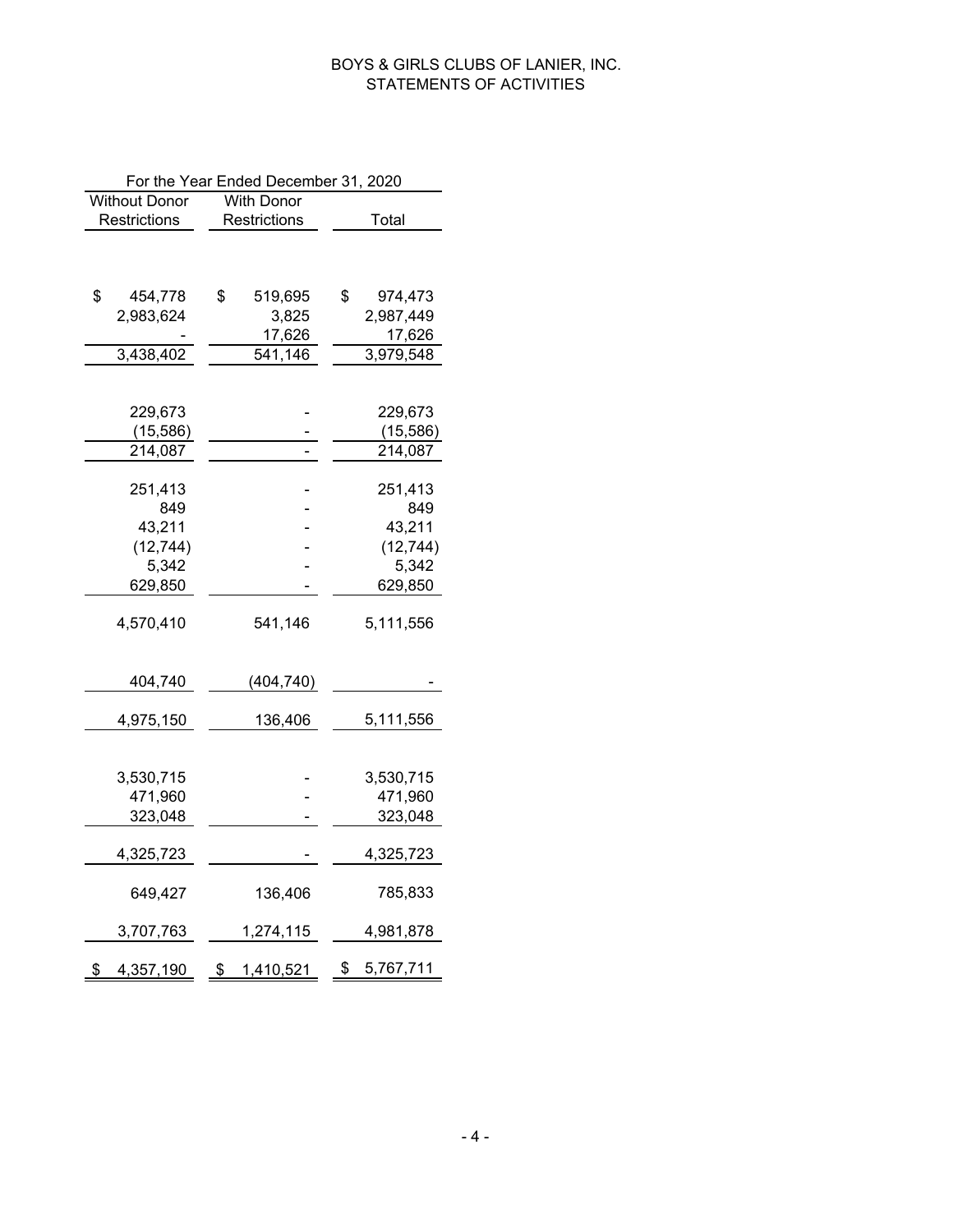# BOYS & GIRLS CLUBS OF LANIER, INC. STATEMENTS OF CASH FLOWS

|                                                                | For The Year Ended |                 |  |  |
|----------------------------------------------------------------|--------------------|-----------------|--|--|
|                                                                | December 31,       |                 |  |  |
|                                                                | 2021               | 2020            |  |  |
| CASH FLOWS FROM OPERATING ACTIVITIES                           |                    |                 |  |  |
| Change in net assets                                           | 5,214,439<br>\$    | \$<br>785,833   |  |  |
| Adjustments to reconcile change in net assets to net           |                    |                 |  |  |
| cash provided by operating activities:                         |                    |                 |  |  |
| Change in discounts applied to contributions receivable        | (7,627)            | (13,054)        |  |  |
| Depreciation                                                   | 106,134            | 109,576         |  |  |
| Net unrealized and realized (increase) decrease in investments | (34, 922)          | (43, 716)       |  |  |
| (Gain) loss on disposition of fixed assets                     |                    | 12,744          |  |  |
| Change in assets and liabilities:                              |                    |                 |  |  |
| (Increase) / decrease in:                                      |                    |                 |  |  |
| Contributions receivable                                       | (1, 114, 295)      | 317,238         |  |  |
| Grants receivable                                              | (527, 014)         | 33,605          |  |  |
| Other assets                                                   | 5,576              | (810)           |  |  |
| Increase / (decrease) in:                                      |                    |                 |  |  |
|                                                                | 45,267             | (59, 493)       |  |  |
| Accounts payable                                               |                    |                 |  |  |
| Accrued expenses                                               | 14,349             | (35, 518)       |  |  |
| Deferred grant revenue                                         | 458,608            |                 |  |  |
| Net cash provided by operating activities                      | 4,160,515          | 1,106,405       |  |  |
| CASH FLOWS FROM INVESTING ACTIVITIES                           |                    |                 |  |  |
| Net purchase of property and equipment                         | (1,907,171)        | (90,062)        |  |  |
| Purchase of equities from stock donations                      |                    |                 |  |  |
|                                                                | (5,027)            |                 |  |  |
| Net cash used in investing activities                          | (1,912,198)        | (90,062)        |  |  |
| Net increase (decrease) in cash and cash equivalents           | 2,248,317          | 1,016,343       |  |  |
| CASH AND CASH EQUIVALENTS, beginning of year                   | 2,028,271          | 1,011,928       |  |  |
| CASH AND CASH EQUIVALENTS, end of year                         | 4,276,588          | 2,028,271<br>\$ |  |  |
|                                                                |                    |                 |  |  |
| Cash, without donor restrictions                               | \$<br>3,125,662    | 1,403,102       |  |  |
| Cash, with donor restrictions                                  | 1,150,926          | 625,169         |  |  |
|                                                                |                    |                 |  |  |
|                                                                | \$<br>4,276,588    | 2,028,271<br>\$ |  |  |

The accompanying notes are an integral part of these statements.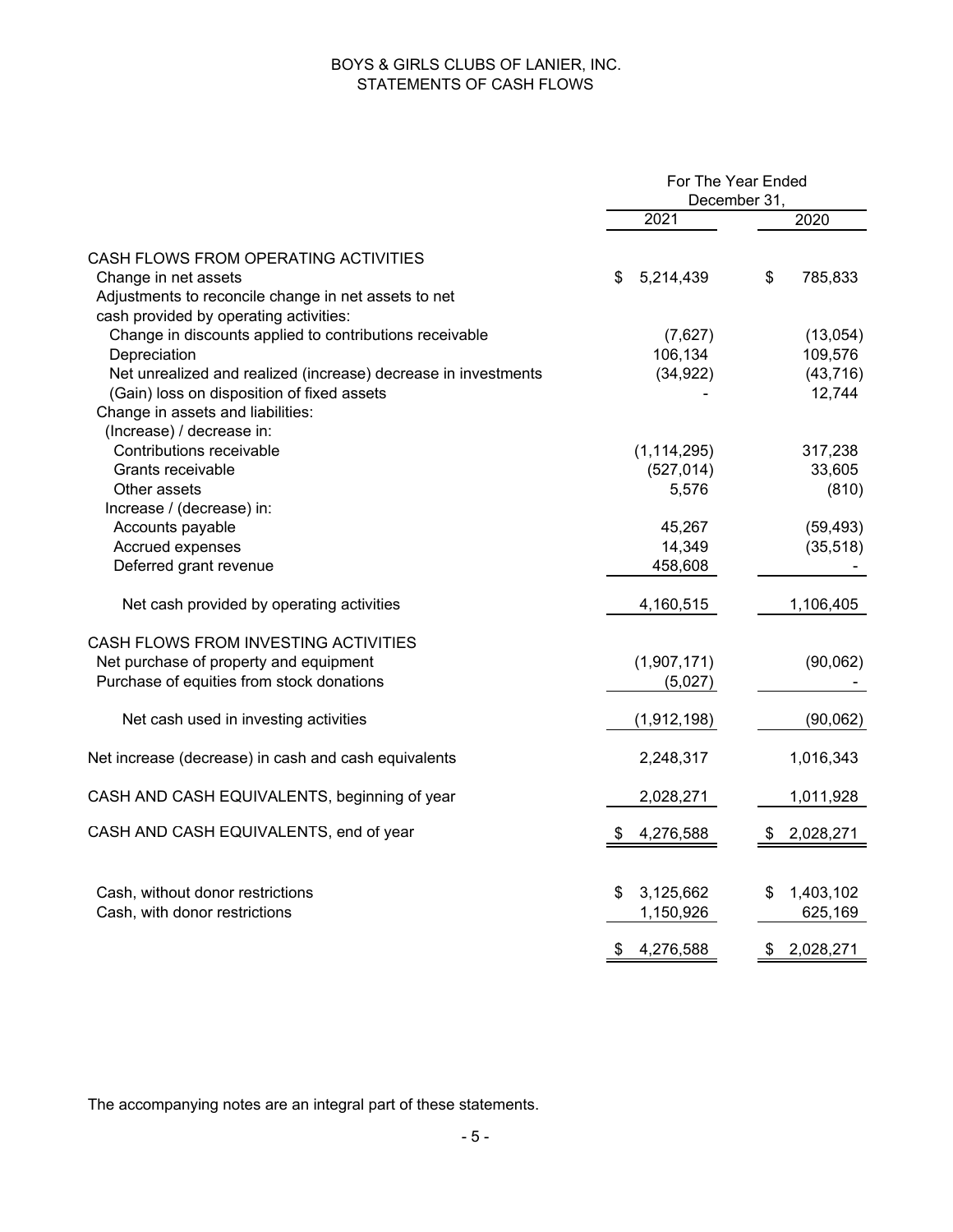# BOYS & GIRLS CLUBS OF LANIER, INC. STATEMENTS OF FUNCTIONAL EXPENSES

|                           | For the Year Ended December 31, 2021 |                         |               |                 |  |  |
|---------------------------|--------------------------------------|-------------------------|---------------|-----------------|--|--|
|                           |                                      |                         |               |                 |  |  |
|                           | Program                              | Management &<br>General | Fundraising   | <b>Totals</b>   |  |  |
| Bad debts and write offs  | \$                                   | \$<br>2,425             | \$            | \$<br>2,425     |  |  |
| Conferences and training  | 7,367                                | 19,674                  |               | 27,041          |  |  |
| Dues and subscriptions    | 9,770                                | 50,611                  |               | 60,381          |  |  |
| Employee expense          | 110,780                              | 47,864                  | 33,363        | 192,007         |  |  |
| Event expense             | 43,500                               | 25,582                  | 105,600       | 174,682         |  |  |
| Insurance                 | 28,218                               | 35,191                  | 20,868        | 84,277          |  |  |
| League sports             | 5,136                                | 13,375                  |               | 18,511          |  |  |
| Maintenance               | 97,734                               | 10,127                  | 494           | 108,355         |  |  |
| Miscellaneous expense     | 1,235                                | 1,041                   |               | 2,276           |  |  |
| Office supplies           | 14,349                               | 53,136                  | 3,389         | 70,874          |  |  |
| Payroll taxes             | 174,771                              | 17,349                  | 13,856        | 205,976         |  |  |
| Postage                   | 55                                   | 1,487                   | 7,061         | 8,603           |  |  |
| Printing and publication  |                                      |                         | 78,215        | 78,215          |  |  |
| Professional fees         | 262,642                              | 71,670                  | 22,986        | 357,298         |  |  |
| Program supplies          | 455,464                              | 6,719                   | 775           | 462,958         |  |  |
| Retirement                | 19,004                               | 2,845                   | 2,151         | 24,000          |  |  |
| Salaries and wages        | 2,141,512                            | 229,364                 | 172,692       | 2,543,568       |  |  |
| Telephone                 | 37,986                               | 5,570                   |               | 43,556          |  |  |
| Travel expense            | 164,809                              | 5,975                   | 2,141         | 172,925         |  |  |
| <b>Utilities</b>          | 94,333                               |                         |               | 94,333          |  |  |
| Depreciation              | 106,134                              |                         |               | 106,134         |  |  |
| Donations in kind         | 607,296                              |                         | 21,050        | 628,346         |  |  |
| <b>TOTAL EXPENSES</b>     | 4,382,095                            | 600,005<br>\$           | \$<br>484,641 | 5,466,741<br>\$ |  |  |
| Direct benefits to donors |                                      |                         | (15, 921)     | (15, 921)       |  |  |
|                           |                                      |                         | 468,720       | 5,450,820<br>£. |  |  |

The accompanying notes are an integral part of these statements.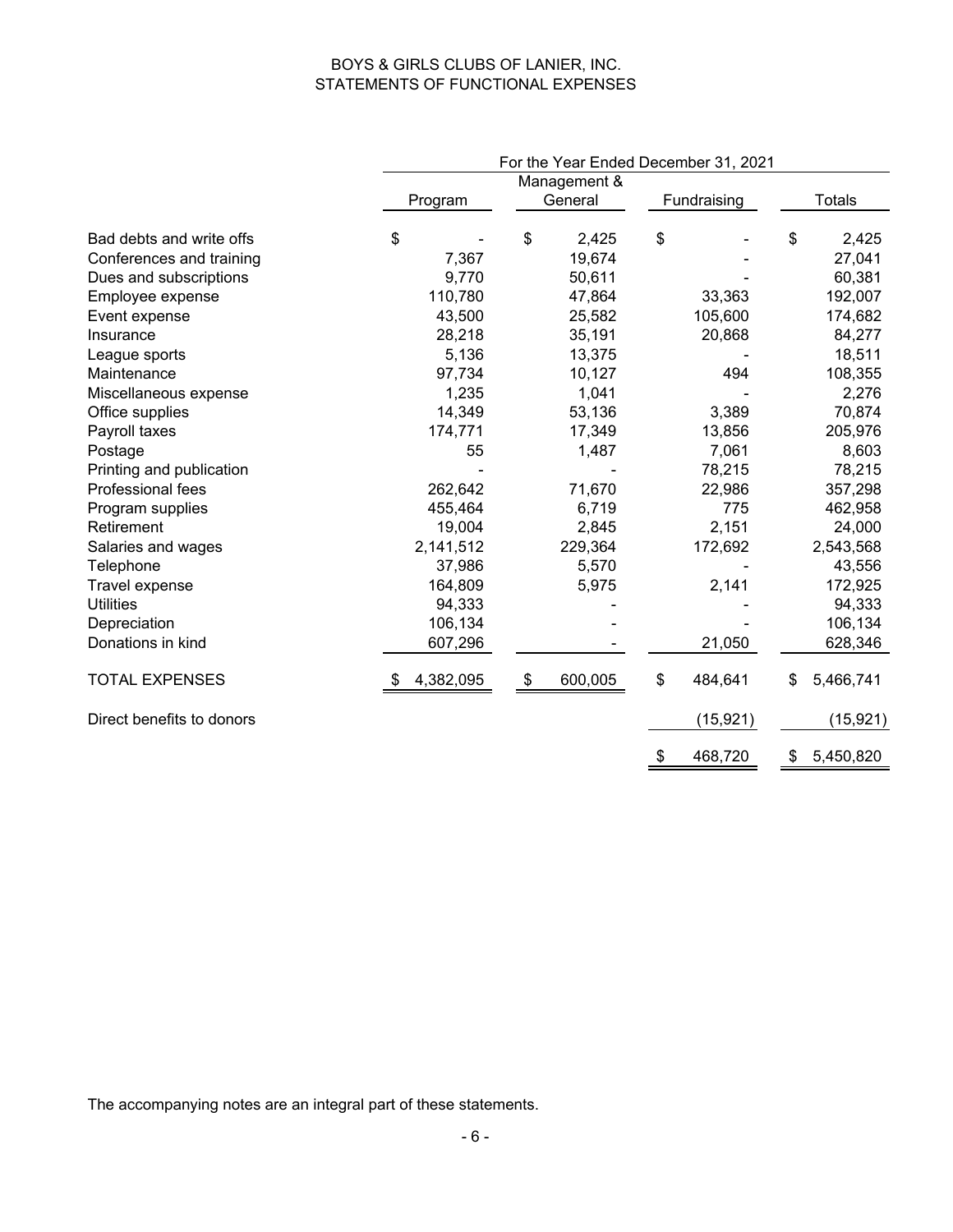# BOYS & GIRLS CLUBS OF LANIER, INC. STATEMENTS OF FUNCTIONAL EXPENSES

|                |    |              | For the Year Ended December 31, 2020 |                 |
|----------------|----|--------------|--------------------------------------|-----------------|
|                |    | Management & |                                      |                 |
| Program        |    | General      | Fundraising                          | <b>Totals</b>   |
|                |    |              |                                      |                 |
| \$             | \$ | 7,981        | \$                                   | \$<br>7,981     |
| 3,354          |    | 11,218       |                                      | 14,572          |
|                |    | 43,083       |                                      | 43,083          |
| 102,075        |    | 45,752       | 30,996                               | 178,823         |
|                |    |              | 86,157                               | 86,157          |
| 24,912         |    | 26,885       | 12,417                               | 64,214          |
| 1,158          |    |              |                                      | 1,158           |
| 59,065         |    | 1,930        |                                      | 60,995          |
|                |    | 19,451       |                                      | 19,451          |
| 24,842         |    | 21,403       | 77                                   | 46,322          |
| 153,039        |    | 13,492       | 10,201                               | 176,732         |
| 164            |    | 1,714        | 5,987                                | 7,865           |
| 280            |    | 369          | 30,892                               | 31,541          |
| 217,205        |    | 63,104       | 8,154                                | 288,463         |
| 118,859        |    | 3,364        | 25                                   | 122,248         |
| 37,910         |    | 4,014        | 2,676                                | 44,600          |
| 1,888,661      |    | 199,778      | 151,052                              | 2,239,491       |
| 20,537         |    | 3,786        |                                      | 24,323          |
| 69,850         |    | 4,636        |                                      | 74,486          |
| 69,378         |    |              |                                      | 69,378          |
| 109,576        |    |              |                                      | 109,576         |
| 629,850        |    |              |                                      | 629,850         |
|                |    |              |                                      |                 |
| 3,530,715<br>S | \$ | 471,960      | \$<br>338,634                        | \$<br>4,341,309 |
|                |    |              |                                      |                 |
|                |    |              | (15, 586)                            | (15, 586)       |
|                |    |              | \$<br>323,048                        | \$<br>4,325,723 |
|                |    |              |                                      |                 |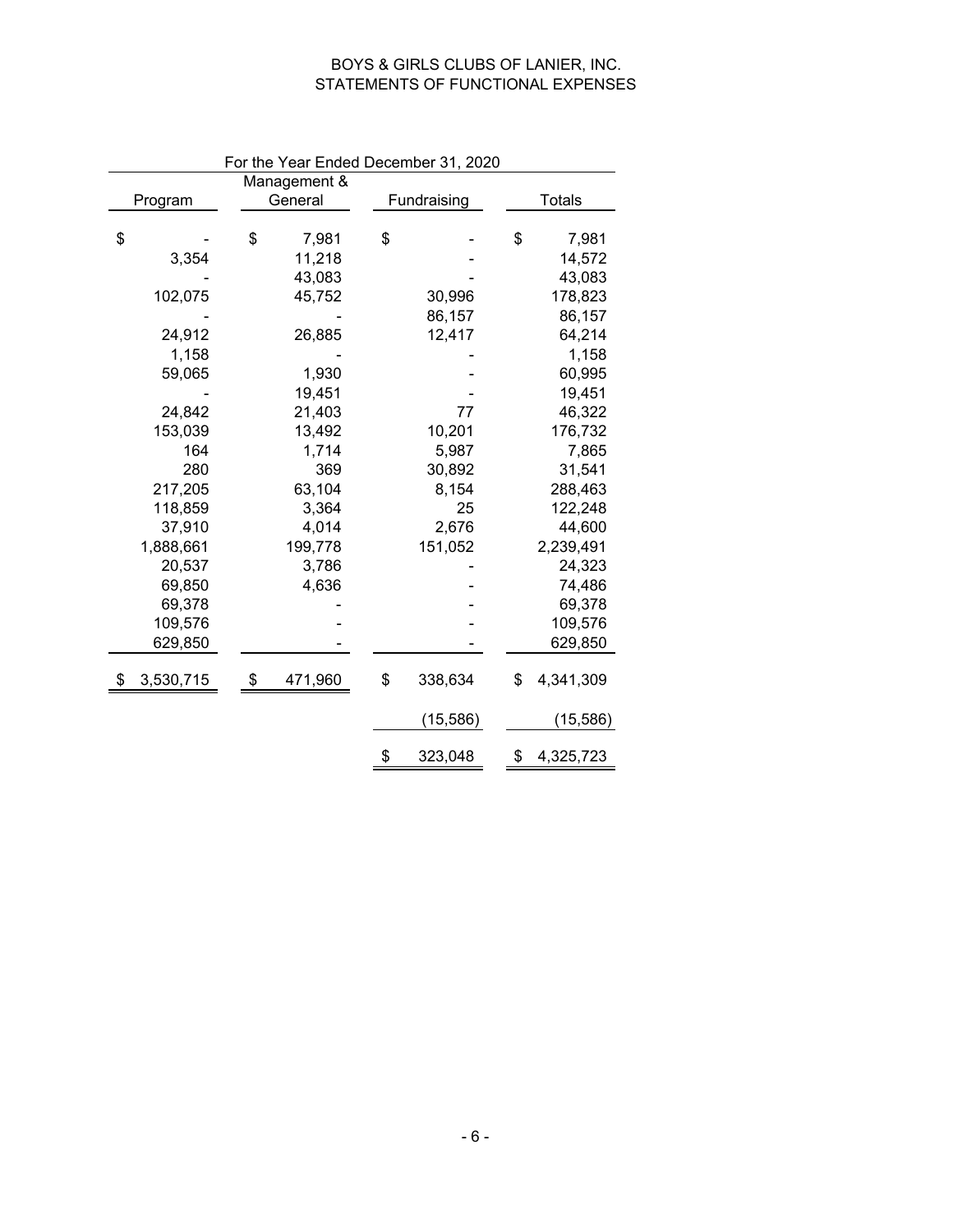### **NOTE 1 – NATURE OF THE ORGANIZATION AND OPERATIONS**

The Boys & Girls Clubs of Lanier, Inc. (the "Organization"), was originally founded in 1954 with humble beginnings, but has become a tremendous resource for area youth over the years. Early leaders saw the need for a fun and safe place for children and quickly began laying the foundations to meet that need. In the 67 years of operation, the Organization has grown from a single Boys Club to 24 sites of the Boys & Girls Clubs in Hall County and surrounding areas, successfully serving nearly 2000 children ages 5-18 daily. In addition, the Boys & Girls Clubs of Lanier, Inc., has recently been recognized as one of the top three Boys & Girls Clubs within the State of Georgia. The Organization operates as a community based, not-for-profit tax exempt 501(c)(3) organization.

The Organization serves children by fulfilling its mission: to inspire and enable all young people, especially those that need us most, to realize their full potential as productive, responsible and caring citizens. The Organization believes that every child, no matter how challenging their life circumstances may be, deserves a chance to be great. In addition, the Organization strives to provide a world class club experience that assures success is within reach of every young person who enters the doors, with all members on track to graduate from high school with a plan for the future, demonstrating good character and citizenship, and living a healthy lifestyle. The five key elements the Boys & Girls Clubs of Lanier, Inc., uses to accomplish this are:

**A safe, positive environment:** The Club is a safe haven where members feel physically and emotionally secure at all times;

**Fun:** The Club facility, staff and program offerings create a welcoming, positive environment that allows members to engage in play, enjoy their play time and be happy and eager to come to the club;

**Supportive relationships:** The club ensures that every young person feels connected to one or more adults and has friendships with peers;

**Opportunities and expectations:** Club staff and programs consistently communicate the expectation that every child has the potential to excel, be productive and succeed at the Club and in life;

**Recognition:** The Club takes every opportunity to recognize and validate club members' achievements and accomplishments.

The Boys and Girls Clubs of Lanier, Inc., are primarily funded by charitable donations, federal, state and local grants, and membership fees.

### **NOTE 2 – SUMMARY OF ACCOUNTING POLICIES**

#### *Basis of Accounting*

The financial statements are prepared on the accrual basis of accounting in conformity with principles generally accepted in the United States of America. The accrual basis of accounting accordingly reflects all significant receivables, payables and other liabilities. The significant accounting policies are described below to enhance the usefulness of the financial statements to the reader.

### *Financial Statement Presentation*

Financial statement presentation follows the recommendations of the Financial Accounting Standards Board (FASB) ASC 958, *Financial Statements for Not-for-Profit Organizations,* as updated by Accounting Standards Update 2016-14, *Presentation of Financial Statements for Not-for-Profit Entities.* This standard requires classification of net assets as revenue, expenses, gains and losses based on the existence or absence of donorimposed restrictions and without donor restrictions, be displayed in the statement of activities and changes in net assets. The accounting standards provide that if a governing body of an organization has the ability to remove a donor restriction, the contributions should be classified as net assets without donor restrictions.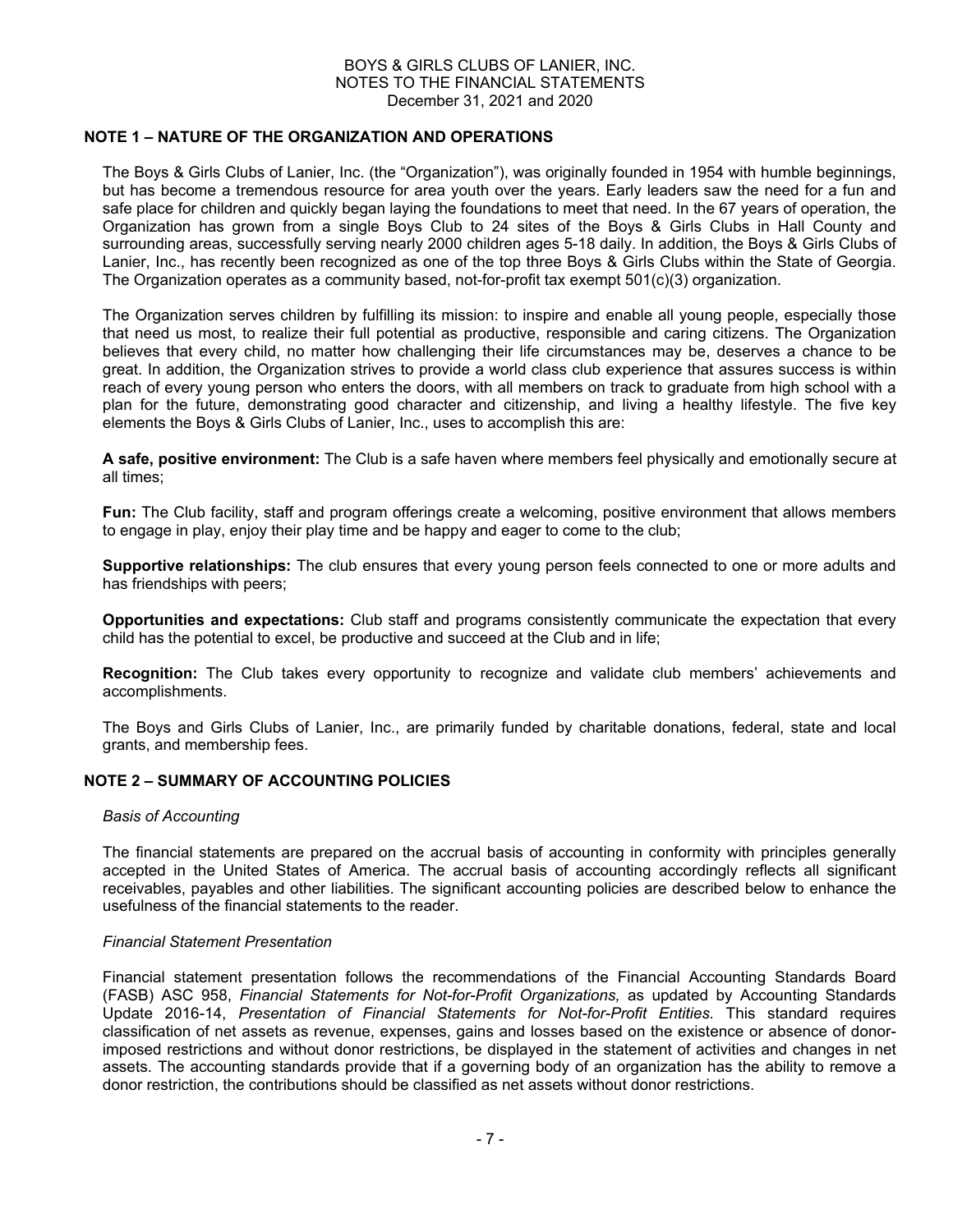### **NOTE 2 – SUMMARY OF ACCOUNTING POLICIES (CONT'D)**

#### *Cash and Cash Equivalents*

We consider cash and highly liquid financial instruments with original maturities of three months or less, which are neither held for non-restricted by donors for long-term purposes, to be cash and cash equivalents. Restricted cash consists of funds from donors or grants in separate accounts to be used for capital expenditures, improvements or to fund various programs of the Organization as specified by certain grants and contracts.

### *Contributions Receivable and Revenues*

The Organization recognizes contributions when cash, securities or other assets; an unconditional promise to give; or a notification of a beneficial interest is received.

Contributions that are restricted by the donor are reported as increases in net assets without donor restrictions if the restrictions expire in the fiscal year in which the contributions are recognized. All other donor-restricted contributions are reported as increases in net assets with donor restrictions. When a restriction expires, net assets with donor restrictions are reclassified to net assets without donor restrictions.

Contributions that are due in more than one year are reflected as long-term contributions receivable and are recorded at the present value of their estimated future cash flows, using treasury yield interest rates applicable to the years in which the promises are received to discount the amounts. Those due in one year or less are reflected as short-term contributions receivable.

Membership dues and league fees are comprised of an exchange element based on the value of benefits provided, and a contribution element for the difference between the total dues paid and the exchange element. The Organization recognizes the exchange portion of membership dues over the membership period, and the contribution portion immediately. Generally, the membership dues are paid on either a monthly to month or week to week basis.

The Organization records special events revenue less the value of direct benefits to donors at the time the event takes place.

Conditional promises to give – that is, those with a measurable performance or other barrier and a right of return – are not recognized until the conditions on which they depend have been met. As of December 31, 2021, and 2020, there are no conditions noted on contributions and all contributions have been recognized on the statements of activities.

The Organization receives grant revenue primarily from federal and state agencies as well as other local grantors. Grant revenue is recorded when awarded or available by meeting certain requirements, as stated in the terms of the grant contract. Recognition is determined on a grant by grant basis.

Donation of assets, property and equipment, are recorded as contributions at estimated fair market value at the date of donation. These donations are reported as increases in net assets without donor restrictions, unless donorimposed restrictions apply. If donor-imposed restrictions apply, donated assets, property and equipment are reported as increases in net assets with donor restrictions. Donated assets are released from restriction on the statement of activities as net assets released from restriction, with either the passage of time or satisfaction of the donor-imposed conditions. There were no donations of property and equipment were received during the fiscal years 2021 or 2020.

Donated services are recognized as contributions in accordance with ASC 958, *Financial Statements for Not-for-Profit Organizations,* if the services (1) increase or enhance long-lived assets, or (2) require specialized skills, are provided by individuals possessing those skills, and would otherwise be purchased by the Organization.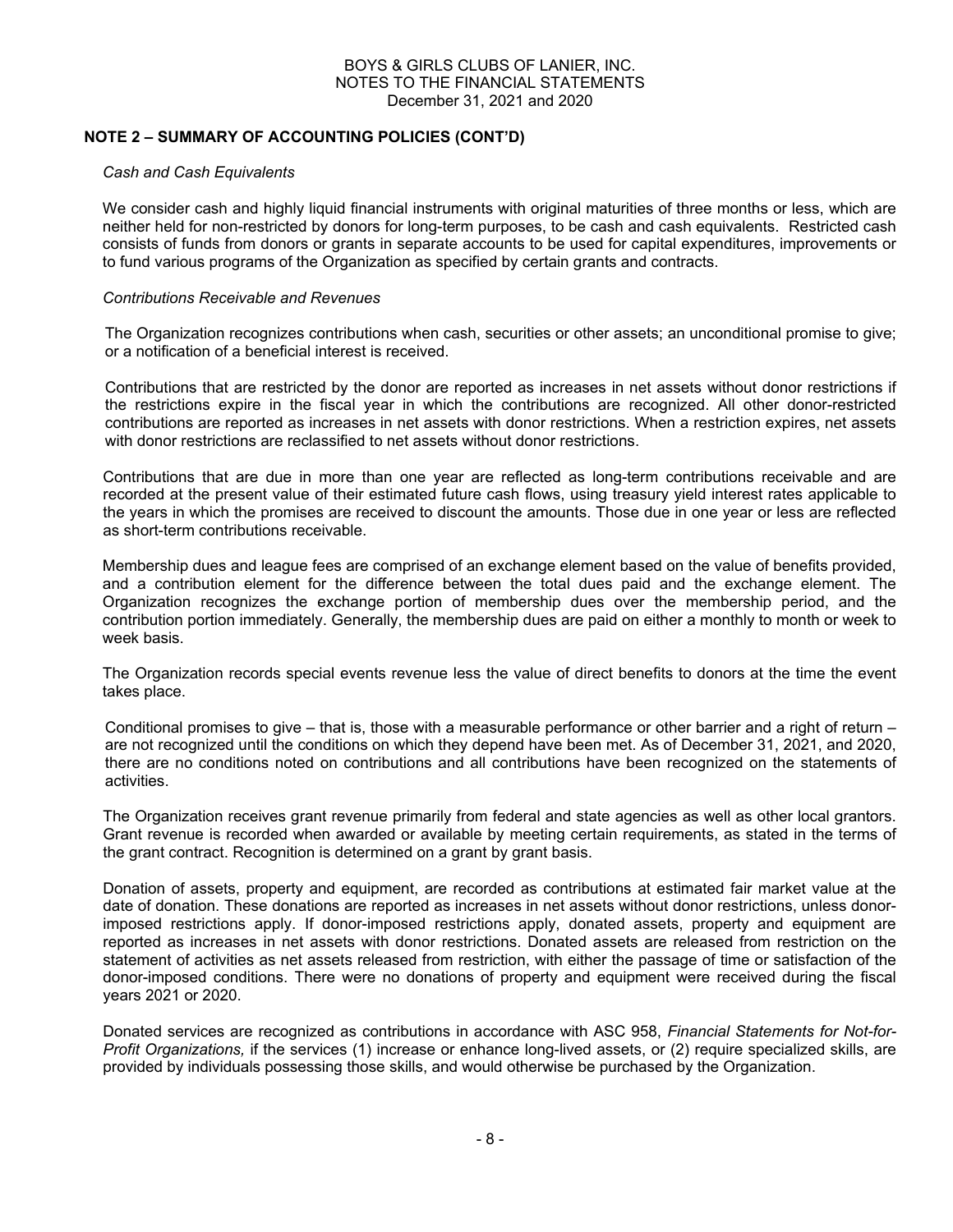### **NOTE 2 – SUMMARY OF ACCOUNTING POLICIES (CONT'D)**

#### *Investments*

We record investment purchases at cost, or if donated, at fair value on the date of donation. Thereafter, investments are reported at their fair values in the statement of financial position (all Level 1 measurements). Net investment return/(loss) is reported in the statement of activities and consists of interest and dividend income, realized and unrealized capital gains and losses, less external and direct internal investment expenses.

### *Property and Equipment*

Property and equipment are carried at cost, or if donated, at the approximate fair value at the date of donation. The general capitalization policy for the Organization is to capitalize assets with a useful life that is greater than three years and the cost at the date of acquisition is greater than \$ 2,000. The cost of normal maintenance and repairs that do not add to the value of the asset or materially extend the asset's life is expensed in the period incurred and therefore is not capitalized. Depreciation is computed using the straight-line method over the following estimated useful lives of the assets:

| Buildings and Improvements | 15 - 40  | vears |
|----------------------------|----------|-------|
| Equipment                  | $3 - 40$ | vears |
| Furniture and Fixtures     | $5 - 10$ | vears |
| Vehicles                   | $5 - 10$ | vears |
|                            |          |       |

### *Net Assets*

Net assets, revenues, gains, and losses are classified based on the existence or absence of donor- or grantorimposed restrictions. Accordingly, net assets and changes therein are classified and reported as follows:

*Net Assets Without Donor Restrictions* – Net assets available for use in general operations and not subject to donor (or certain grantor) restrictions.

*Net Assets With Donor Restrictions* – Net assets subject to donor (or certain grantor) restrictions. Some donorimposed restrictions are temporary in nature, such as those that will be met by the passage of time or other events specified by the donor. Other donor-imposed restrictions are perpetual in nature, where the donor stipulates that resources be maintained in perpetuity. Donor-imposed restrictions are released when a restriction expires, that is, when the stipulated time has elapsed, when the stipulated purpose for which the resource was restricted has been fulfilled, or both.

#### *Advertising Expense*

Advertising costs are expensed as incurred.

#### *Functional Allocation of Expenses*

The financial statements report certain categories of expenses that are attributed to more than one program or supporting function. Therefore, expenses require allocation on a reasonable basis that is consistently applied. The expenses that are allocated include certain salaries and related employee expenses for accounting and other certain staff, depreciation and some occupancy costs. These are allocated based on actual and some estimated time and effort to certain functions. Management and general expenses include expenses that are not directly identifiable to a specific program, fundraising, or development activity. Fundraising expenses are those expenses directly associated with an activity as well as some personnel and other direct costs to carry out the activities.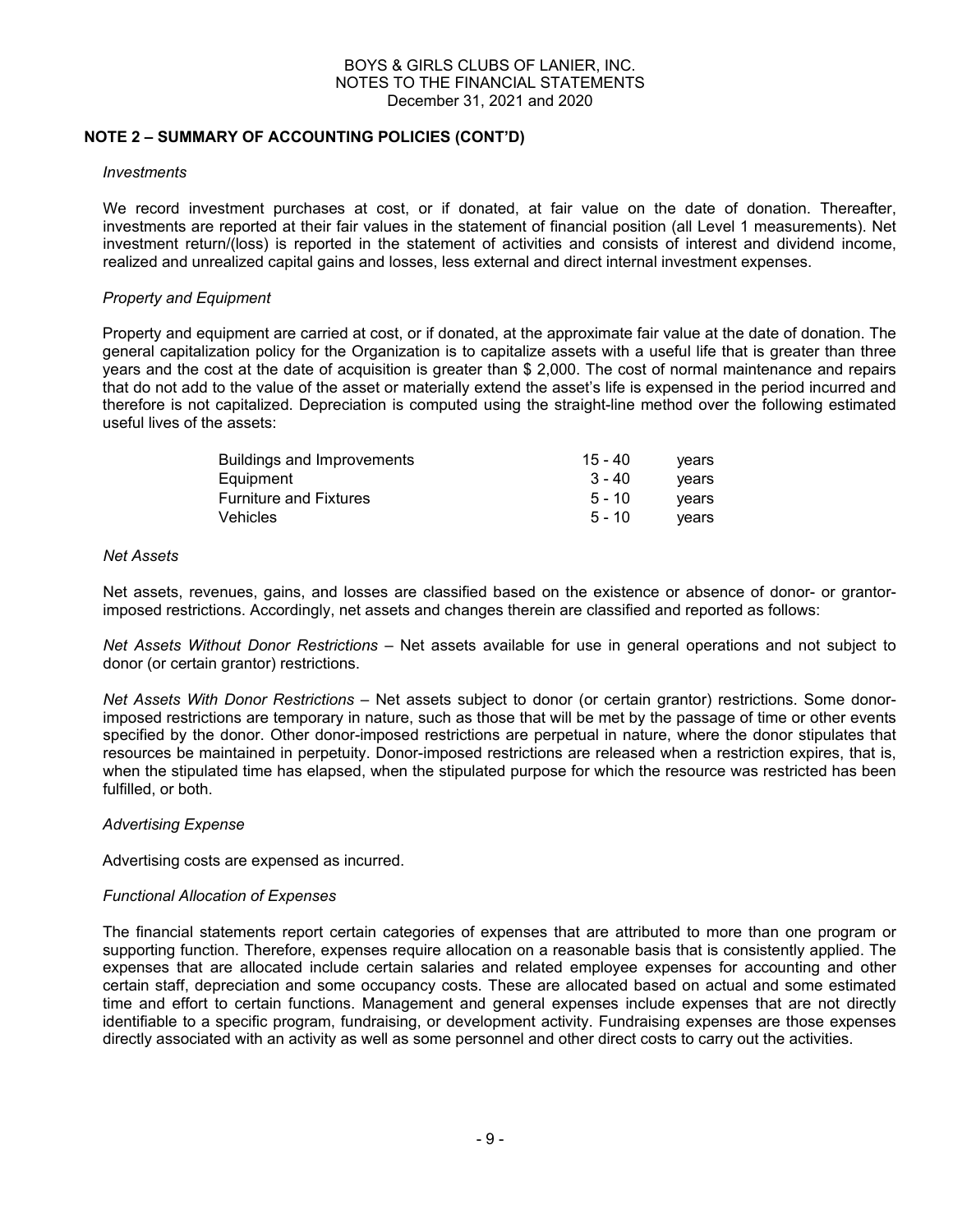### **NOTE 2 – SUMMARY OF ACCOUNTING POLICIES (CONT'D)**

### *Reclassifications*

Certain reclassifications of amounts previously reported have been made to the accompanying financial statements to maintain consistency between periods presented. The reclassifications had no impact on previously reported net assets.

### *Estimates*

To prepare the financial statements in conformity with U.S. generally accepted accounting principles, the Organization is required to make estimates and assumptions that affect certain reported amounts and disclosures. Actual results could differ from those estimated. Significant estimates and assumptions include the depreciation of fixed assets, the allowance for uncollectible contributions receivable, discount for contributions receivable, and the fair market value of non-cash donations.

### *Income Taxes*

The Boys & Girls Clubs of Lanier, Inc., is organized as a Georgia nonprofit corporation and has been recognized by the IRS as exempt from federal income taxes under IRC Section 501(a) as an organization described in IRC Section 501(c)(3) of the Internal Revenue Code, qualifying as a tax-exempt entity and, therefore, has no provision for income taxes. The Organization has determined that there was no unrelated business income for the years ending December 31, 2021 or 2020. Management has considered uncertain tax positions and believes there are no unrecognized tax benefits or obligations in the open tax years. The Organization is required to file a Return of Organization Exempt from Income Tax (Form 990) with the IRS annually.

### *New Accounting Pronouncements*

The Financial Accounting Standards Board ("FASB") issued Accounting Standards Update (ASU) 2014-09, Revenue Recognition (Topic 606). This ASU provides a single, comprehensive revenue recognition model for all contracts with customers to improve comparability within industries, across industries, and across capital markets. The core principle of this ASU is that an entity recognizes revenues to depict the transfer of promised goods or services to customers in an amount that reflects the consideration to which the entity expects to be entitle in exchange for those goods or services. This ASU is effective for annual periods beginning after December 15, 2019 and has been implemented within the Organization to all periods presented and did not have a significant impact on the financial statements or disclosures.

The FASB issued ASU 2018-08, Not-for-Profit Entities (Topic 958). This ASU is intended to clarify and improve the scope and accounting guidance for contributions received and made, primarily by not-for-profit organizations. The amendments in this ASU provide a more robust framework for determining whether a transaction should be accounted for as a contribution or as an exchange transaction. ASU 2018-18 is effective for annual periods beginning after December 15, 2019 and has been implemented within the Organization and applied to all periods presented and did not have a significant impact on the financial statements or disclosures.

The FASB issued ASU 2018-13, Fair Value Measurement (Topic 820). This ASU is intended to remove certain disclosure requirements and clarify certain fair value considerations related directly to the entity rather than disclosure that is broad in scope and not applicable. ASU 2018-13 is effective for annual periods beginning after December 15, 2020, and had been implemented to all periods presented. The application did not have a significant impact on the financial statements, but did clarify the disclosures related to investments and the Board Designated Endowment.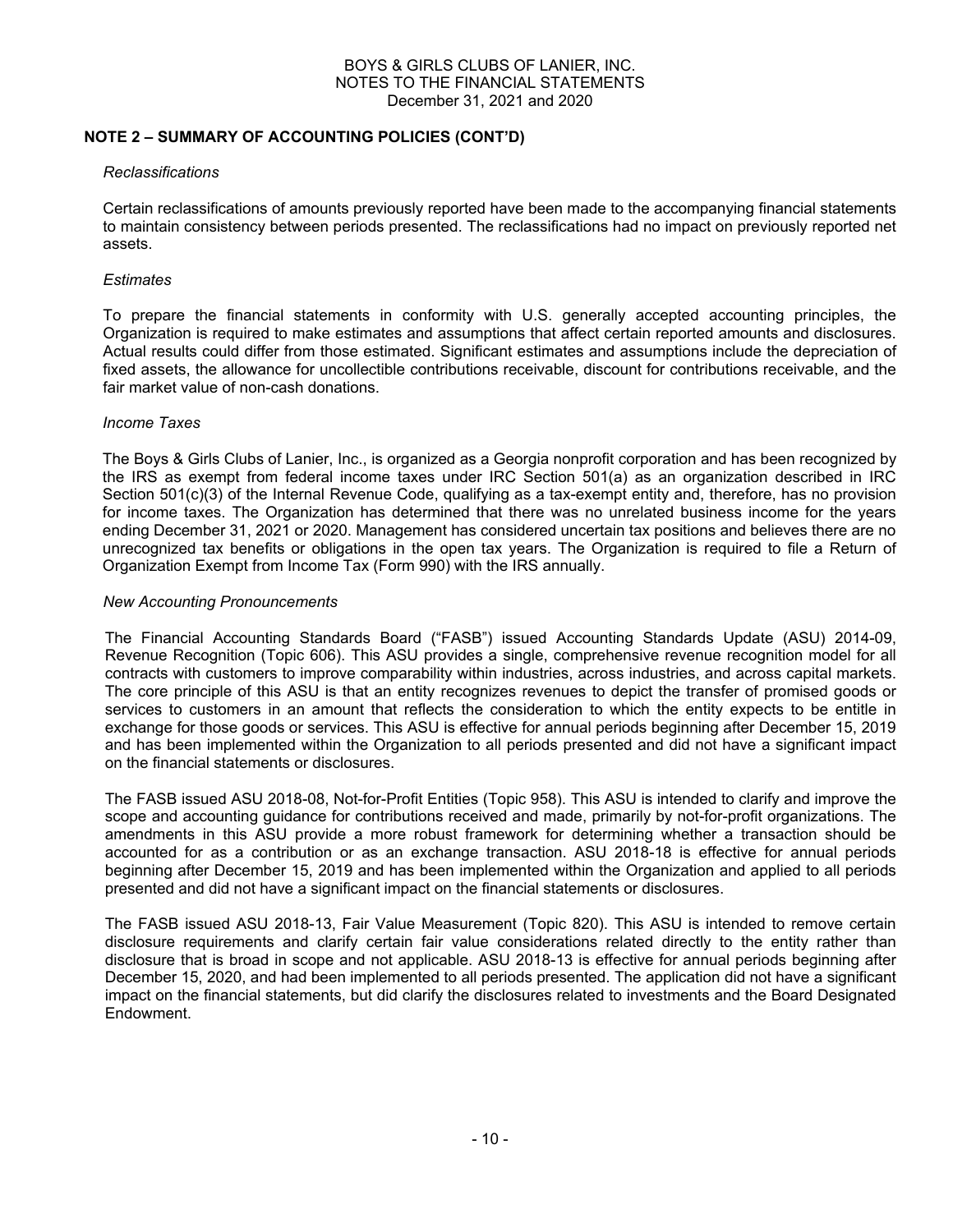### **NOTE 3 – CASH FLOW INFORMATION**

In-kind donations received for supplies, club locations and services totaled \$ 628,346 and \$ 629,850 for the years ending December 31, 2021 and 2020, respectively. To reflect the cost associated with the in-kind donations, in-kind expenses are included in program service expense on the statement of functional expenses. The Organization incurred no interest payments or non-cash financing transactions for the year.

As of December 31, 2021, and 2020, respectively, there was \$ 1,150,926 and \$ 625,159 restricted by donors to fund programs for subsequent years or special projects.

## **NOTE 4 – AVAILBILITY AND LIQUIDITY**

The following represents Boys & Girls Clubs of Lanier's financial assets at December 31:

|                                                         | 2021            | 2020             |
|---------------------------------------------------------|-----------------|------------------|
| Financial assets at year end:                           |                 |                  |
| Cash and cash equivalents                               | 4,276,588<br>\$ | 2,028,271<br>S.  |
| Contributions receivable, net (current)                 | 1,698,266       | 475,681          |
| Grants receivable                                       | 748,141         | 221,127          |
| Other assets                                            | 7,512           | 15,509           |
| Investments                                             | 324,695         | 284,746          |
| Total financial assets                                  | 7,055,202       | 3,025,334        |
| Less amounts not available to be used within one year:  |                 |                  |
| Board designated net assets                             | 319,668         | 284,746          |
| Net assets with donor restrictions (current)            | 2,849,192       | 1,021,280        |
|                                                         | 3,168,860       | 1,306,026        |
| Financial assets available to meet general expenditures |                 |                  |
| over the next twelve months                             | 3,886,342<br>\$ | 1,719,308<br>\$. |

As of December 31, 2021, and 2020, certain portions of the Organization's total financial assets are not available to be used within one year due to either 1) designations by the board of directors, or 2) restrictions placed on the financial assets by the donor at the time of contribution. Because a donor's restriction requires resources to be used in a particular manner or in a future period, the Organization must maintain sufficient resources to meet those responsibilities to its donors. As part of the Organization's liquidity management, it has a policy to structure its financial assets to be available as its general expenditures, liabilities, and other obligations come due. In the event of an unanticipated liquidity need, the board could draw upon the assets in which they have designated for specific purposes. In addition, during the current year, the Organization opened a line of credit with a local bank in the amount of \$ 250,000. As of December 31, 2021, no funds have been drawn from the line of credit. Thus, they are fully available for the Organization's use at the board's discretion.

As part of the Organization's current liquidity management plan, the Organization has a goal to maintain financial assets to meet one year of normal operating expenses, which are on average, approximately \$ 415,445 per month during the year ending December 31, 2021.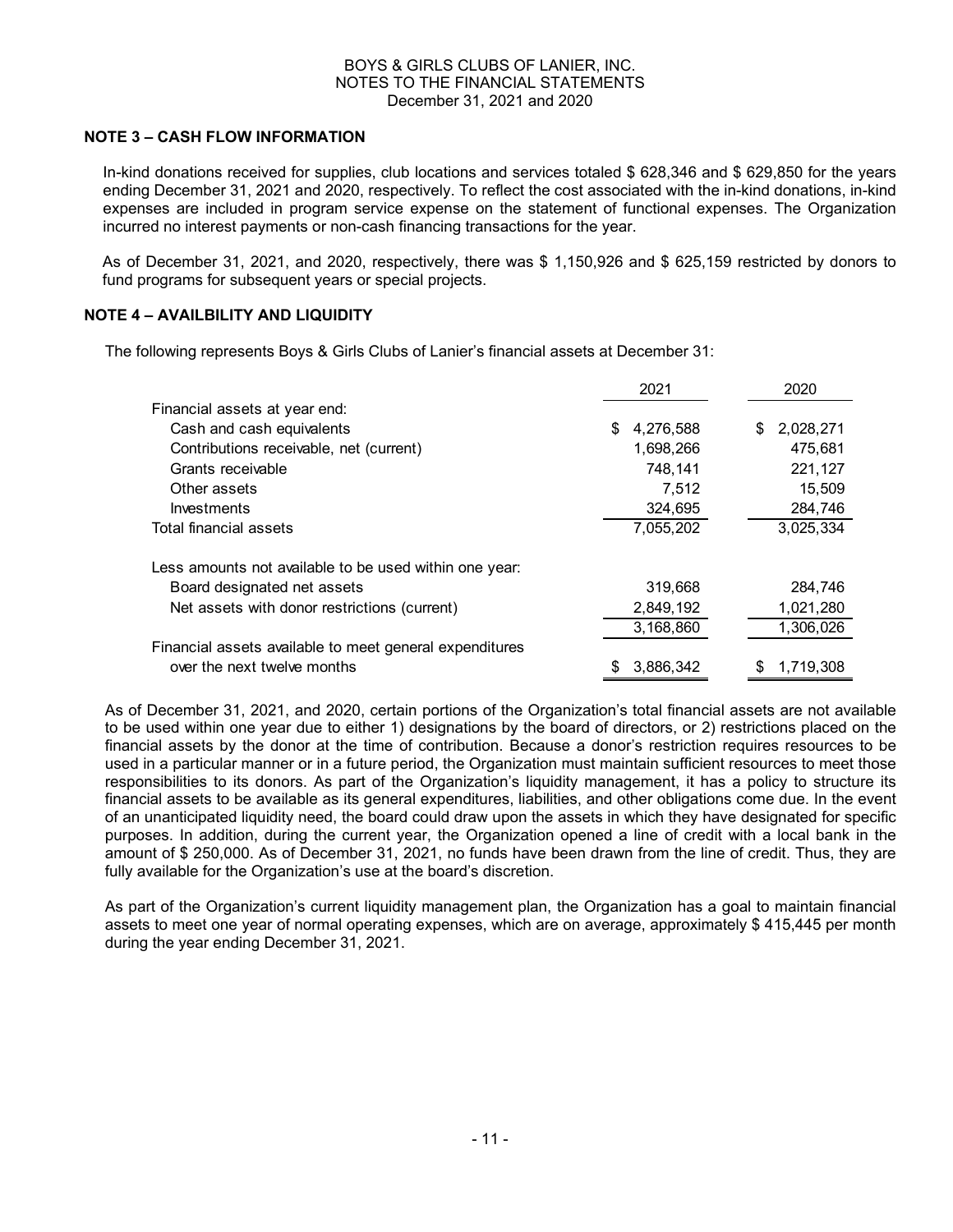### **NOTE 5 –GRANTS AND CONTRIBUTIONS RECEIVABLE**

Grants receivable consist of the following:

|                                         | 2021 |         | 2020 |         |
|-----------------------------------------|------|---------|------|---------|
| 21st Century Community Learning Centers | \$   | 234.160 | S    | 162,434 |
| Georgia Alliance of Boys & Girls Clubs  |      | 118,687 |      | 42,123  |
| <b>OJP Mentoring</b>                    |      | 43,439  |      | 9,853   |
| <b>CACFP</b>                            |      | 6.291   |      | 6.717   |
| <b>GEER</b>                             |      | 345,564 |      |         |
| Total                                   |      | 748,141 |      | 221.127 |

All grants receivable are expected to be collected within several months after year-end.

Unconditional promises to give ("contributions receivable") are estimated to be collected as follows at December 31:

|                                                 | 2021      | 2020         |  |  |
|-------------------------------------------------|-----------|--------------|--|--|
| Amounts due within one year:                    |           |              |  |  |
| United Way                                      | \$        | \$<br>23,879 |  |  |
| Capital and annual campaign                     | 112,047   | 463,231      |  |  |
| Other                                           | 1,598,833 | 2,540        |  |  |
| Allowance for uncollectible                     | (915)     | (915)        |  |  |
|                                                 | 1,709,965 | 488,735      |  |  |
| Less discount on contributions, current portion | (11,699)  | (13,054)     |  |  |
| Net contributions receivable, current portion   | 1,698,266 | 475,681      |  |  |
| Amounts due in one to five years:               |           |              |  |  |
| Capital and annual campaign, long-term          | 401,710   | 508,645      |  |  |
| Less discount on pledges, non-current portion   | (7, 876)  | (14, 148)    |  |  |
| Net contributions receivable, long-term         | 393,834   | 494,497      |  |  |
| Total contributions receivable                  | 2,092,100 | 970,178      |  |  |

Unconditional promises to give due in more than one year at the time of donation are recognized at the present value of their estimated future cash flows using rates between .97% and 2.83%, dependent upon the date the donor made the promise to give.

As of December 31, 2021, one donor accounted for approximately 59% of the total promises to give. The Organization believes this contribution to be collectible in its entirety within the year and therefore has not provided an allowance for uncollectible on the receivable.

# **NOTE 6 – BOARD DESIGNATED ENDOWMENT**

In 2011, a board designated endowment fund resolution was completed with the North Georgia Community Foundation. The Community Foundation's purpose is intended to provide an additional level of care and skill which assists in the appreciation of the funds that they manage. In addition, the Community Foundation provides accountability toward the use of any assets disbursed from the endowment investment.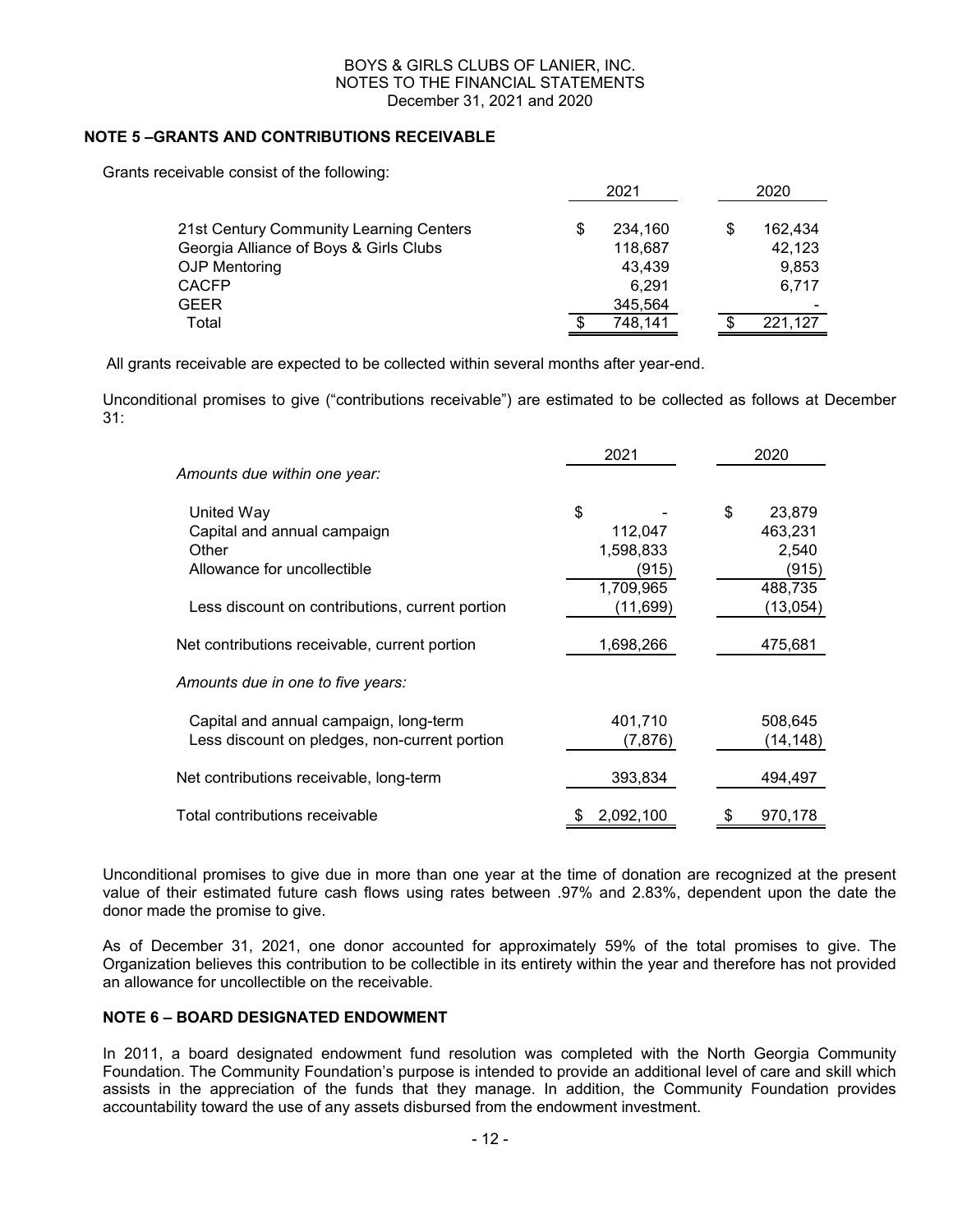### **NOTE 6 – BOARD DESIGNATED ENDOWMENT INVESTMENT (CONT'D)**

Distributions from the endowment fund shall be spent only for the following purposes: general operations, program expenses, capital expenditures, or any other projects deemed appropriate by the Boys & Girls Clubs of Lanier, Inc., as set out in its articles of incorporation.

All requests for distributions from the endowment fund shall be requested by both the Chief Executive Officer and the President of the Boys & Girls Clubs of Lanier, only after prior approval of the board of directors. Distributions in excess of the determined spending amount that will invade the fund's corpus must be approved by a majority vote of a quorum of the board of directors of the Boys & Girls Clubs of Lanier, Inc. In addition, the Boys & Girls Clubs of Lanier interprets and follows the applicable laws and regulations that accompany endowment funds.

The finance committee of the Boys & Girls Clubs of Lanier, Inc., shall monitor the performance of the endowment fund on a quarterly basis, and the chairperson of the finance committee shall present a report at least annually to the Boys & Girls Clubs of Lanier's board. These guidelines may be ratified or amended at any time by a 70% vote of a quorum of the board of directors.

The Organization did not authorize any disbursements from, receive any contributions or transfer any funds toward the endowment investment during the years ending December 31, 2021 or 2020. Changes in the unrestricted endowment investment consisted of net investment income during the 2021 and 2020 fiscal years.

### **NOTE 7 – INVESTMENTS**

The Organization applies Accounting Standards Codification (ASC) Number 820, *Fair Value Measurements and Disclosures,* for fair value measurements of financial assets. ASC No. 820, estimates the fair value of the financial assets based on three levels of valuation. The investment assets are all measured at Level I of the fair value measurement framework. Level I valuations are based on unadjusted market prices for identical assets or liabilities in accessible and active markets. As of December 31, 2021, and 2020, the Level I investments on the statement of financial position consisted of marketable securities with a fair value of \$ 324,695 and \$ 284,746, respectively. The investments are held at the North Georgia Community Foundation as the Board Designated Endowment with the exception of \$ 5,027 that is located at Merrill Lynch as a stock donation account as of December 31, 2021. There were no existing donations in the prior year for this account. The stock donation account consists of equities that are also level I investments resulting from a donation of stock at year-end. Due to the timing of the transaction, there were no earnings on the account. The balance of the account will be converted to cash subsequent to yearend.

The investments are Board Designated and therefore considered without donor restriction. The components of investment income included in the statement of activities were as follows:

|   | 2021    |        | 2020    |  |  |
|---|---------|--------|---------|--|--|
| S | っ       | \$     | 3       |  |  |
|   | 16,891  |        | 4.949   |  |  |
|   | 12,898  |        | 27,379  |  |  |
|   | 8,328   |        | 13,519  |  |  |
|   | (3,197) |        | (2,639) |  |  |
| S |         |        | 43.211  |  |  |
|   |         | 34,922 |         |  |  |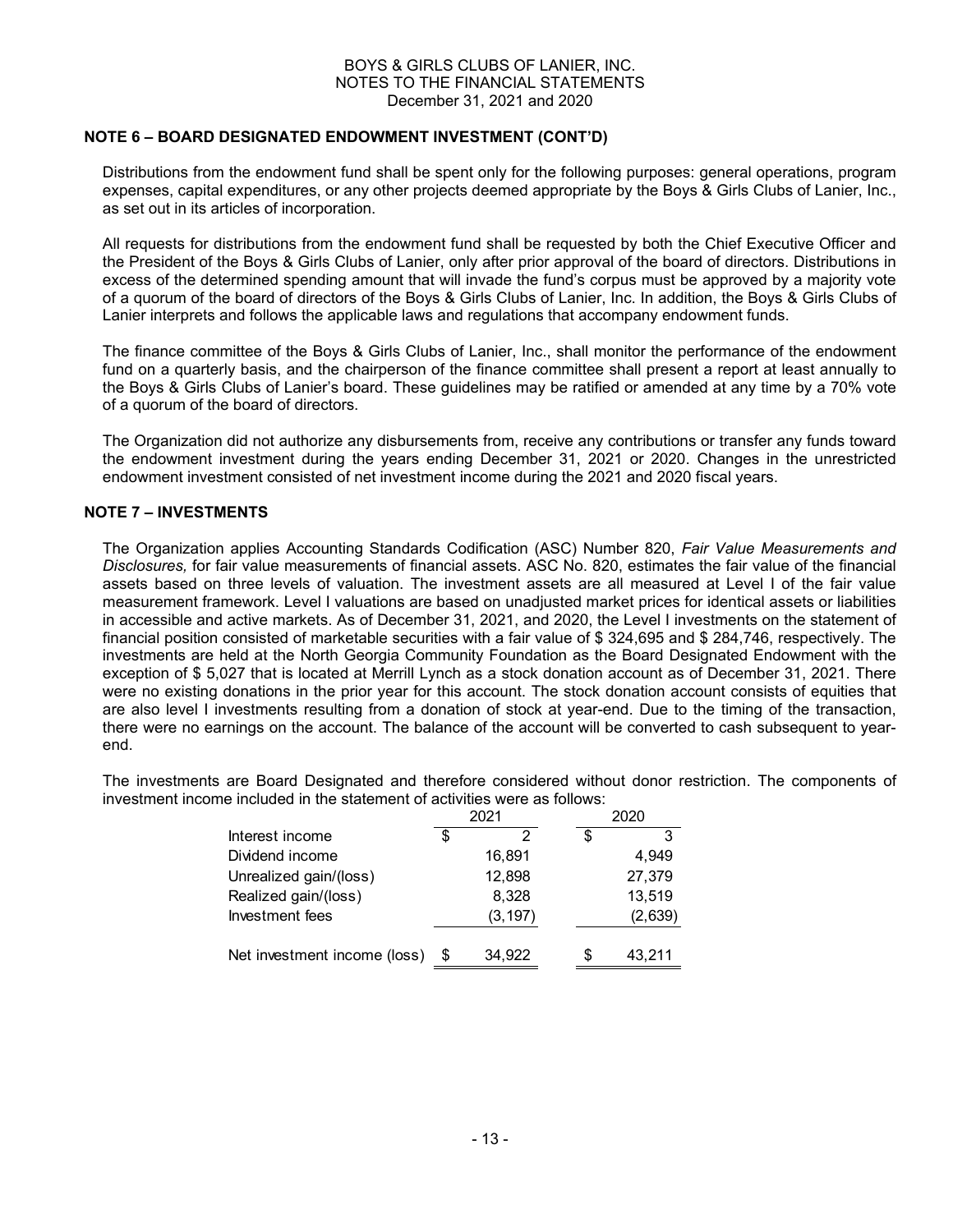### **NOTE 8 – PROPERTY AND EQUIPMENT**

The following is a summary of property and equipment as of December 31:

|                              | 2021          | 2020            |
|------------------------------|---------------|-----------------|
| Non-depreciable assets:      |               |                 |
| Land                         | \$<br>793,775 | \$<br>151,336   |
| Construction in process      | 1,181,177     |                 |
| Total non-depreciable assets | 1,974,952     | 151,336         |
| Depreciable assets:          |               |                 |
| Buildings and improvements   | 3.440.342     | 3,422,126       |
| Equipment                    | 312,288       | 307,162         |
| Furniture and fixtures       | 72,859        | 72,859          |
| Vehicles                     | 152,841       | 92,628          |
| Total depreciable assets     | 3,978,330     | 3,894,775       |
| Accumulated depreciation     | (1,852,634)   | (1,746,500)     |
| Total property and equipment | 4,100,648     | 2,299,611<br>\$ |

Depreciation expense was \$ 106,134 for 2021 and \$ 109,576 for 2020**.**

### **NOTE 9 – SIGNIFICANT CONCENTRATION OF CREDIT RISK**

The Organization maintains its cash and cash equivalents in several financial institutions. The Federal Deposit Insurance Corporation (FDIC) insures the balances in interest-bearing accounts up to \$ 250,000 per institution. As of December 31, 2021, and 2020, the Organization's uninsured cash balances accounts totaled \$ 1,992,408 and \$ 620,899 respectively.

### **NOTE 10 – COMPENSATED ABSENCES**

Full-time employees accumulate sick leave at the rate of ½ day per month and vacation time based on length of service. Employees may accrue 160 hours of sick time and 32 hours of vacation time to the next year, but must have prior approval from the Chief Executive Officer for vacation time carried forward. Compensated absences payable totaled \$ 42,154 and \$ 37,205, as of December 31, 2021 and 2020, respectively.

### **NOTE 11 – SPECIAL EVENTS**

The following special events were held and earned the respective revenues for the years ending December 31:

|                             | 2021    | 2020    |
|-----------------------------|---------|---------|
| Duck Derby                  | 261.290 | 170.567 |
| <b>Holiday Golf Event</b>   | 49.977  | 59,106  |
| Total special event revenue | 311.266 | 229,673 |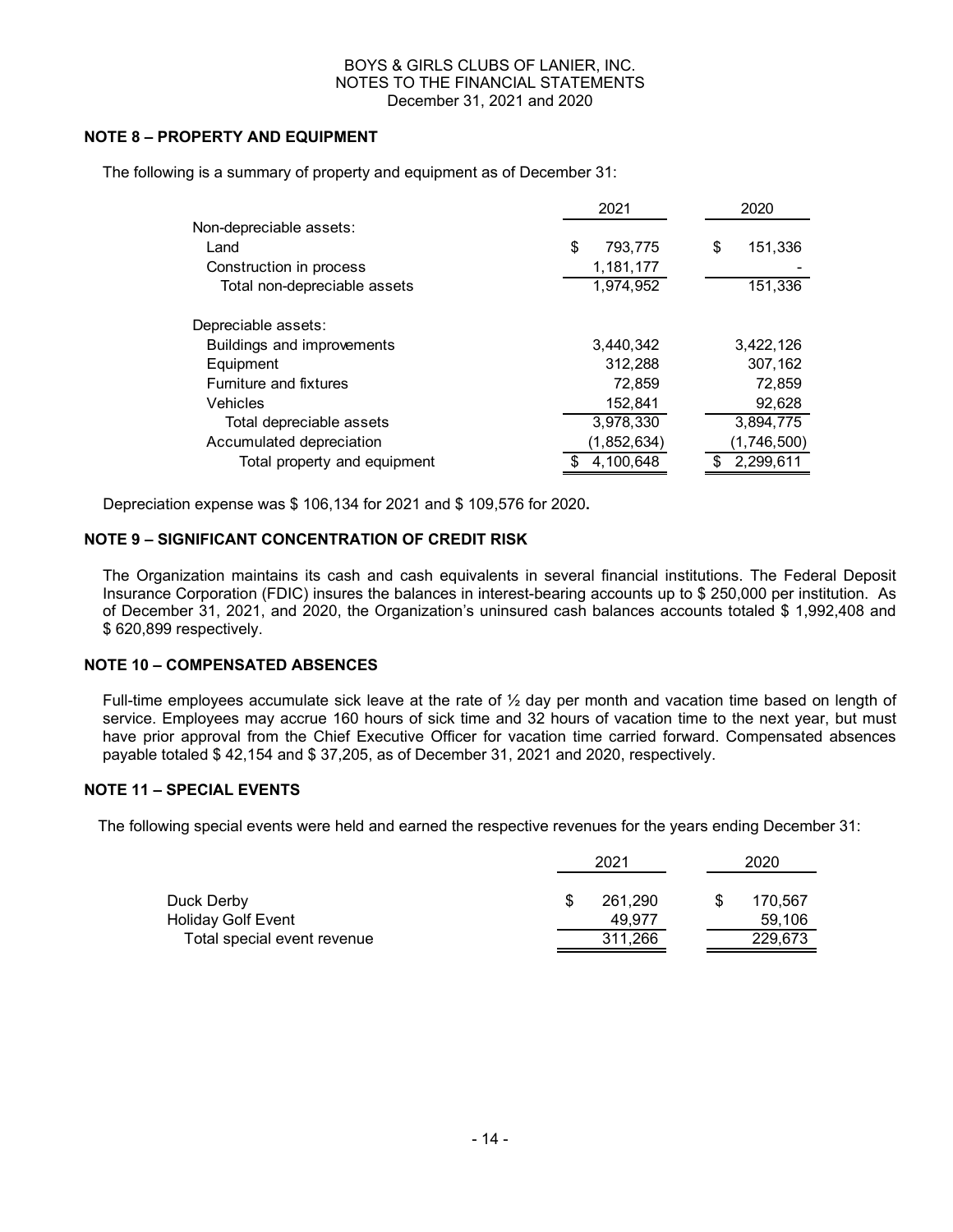### **NOTE 12 – GRANTS, CONTRACTS AND FOUNDATIONS**

Grants and contracts received for the current year are included in net assets without donor restrictions.

Below is a schedule of revenue earned from grants, contracts, and foundations for the years ending December 31:

|                                                      | 2021            |   | 2020      |
|------------------------------------------------------|-----------------|---|-----------|
| 21st Century Grant                                   | \$<br>1,844,461 | S | 1,651,440 |
| General Grants - Employee Retention Credits          | 664,030         |   |           |
| General Grants - Paycheck Protection Program         | 566,352         |   | 566,500   |
| Georgia Alliance - Boys & Girls Clubs of America     | 524,492         |   | 396,579   |
| GA Governor's Office of Emergency Relief Funds (GEER | 389,002         |   |           |
| <b>Falcons Fitness Zone</b>                          | 100,000         |   | 172,045   |
| Boys & Girls Clubs of America - Various Grants       |                 |   | 20,000    |
| <b>CACFP</b>                                         | 100,015         |   | 93,143    |
| <b>OJP Mentoring</b>                                 | 60,098          |   | 44,052    |
| <b>Other Grants</b>                                  | 3,250           |   | 43,690    |
|                                                      | 4.251.700       |   | 2,987,449 |

In response to the COVID-19 Pandemic, the Organization received funds under the Paycheck Protection Program for both years ending December 31, 2021 and 2020. The funds were initially received in the form of a loan payable with the possibility that if qualifying, all or a portion of the loan would be forgiven. The loans under the program were fully forgiven within the fiscal years and therefore are considered general grants.

As an additional response to the COVID-19 Pandemic, the Organization applied for the Employee Retention Credits offered by the U.S. Government to retain personnel and continue operations. The Organization applied for and was credited and refunded for payroll during the second quarter of 2021 in the amount of \$ 664,030. The receipt of funds are treated as a general grant in accordance with revenue recognition principles under ASC 2018- 08. In addition, during the year, the Organization provided and completed the process to request payroll tax credits and refundable credits from applicable payroll quarters in 2020 in the amount of \$ 526,373. Because these credits are subject to approval before being provided, they are considered conditional until final indication of Internal Revenue Service approval or receipt and are therefore not recoded in the financial statements. Subsequent to year end, the Organization received \$ 308,674 of the amounts requested for 2020 payroll quarters.

### **NOTE 13 – DEFERRED REVENUE**

At times, the Organization is awarded and is in receipt of grants or funds in advance of earning the income through applicable expenses or time restrictions. The receipt of funds that are unearned are considered deferred revenue liabilities. For the year ending December 31, 2021, the Organization had deferred revenue liabilities of \$ 29,167 of funds received in advance from United Way and \$ 429,440 of unearned grant revenue from the GEER grant. There were no deferred revenues for the year-ending December 31, 2020.

### **NOTE 14 – EMPLOYEE RETIREMENT PLAN**

The Organization is a participant in the retirement plan of the Boys & Girls Clubs of America. The plan is employer funded. The Boys & Girls Clubs of Lanier, Inc., contributes 4% of each eligible employee's salary for the prior year to the plan. Employer contributions for 2021 and 2020 were \$ 24,000 and \$ 44,600, respectively.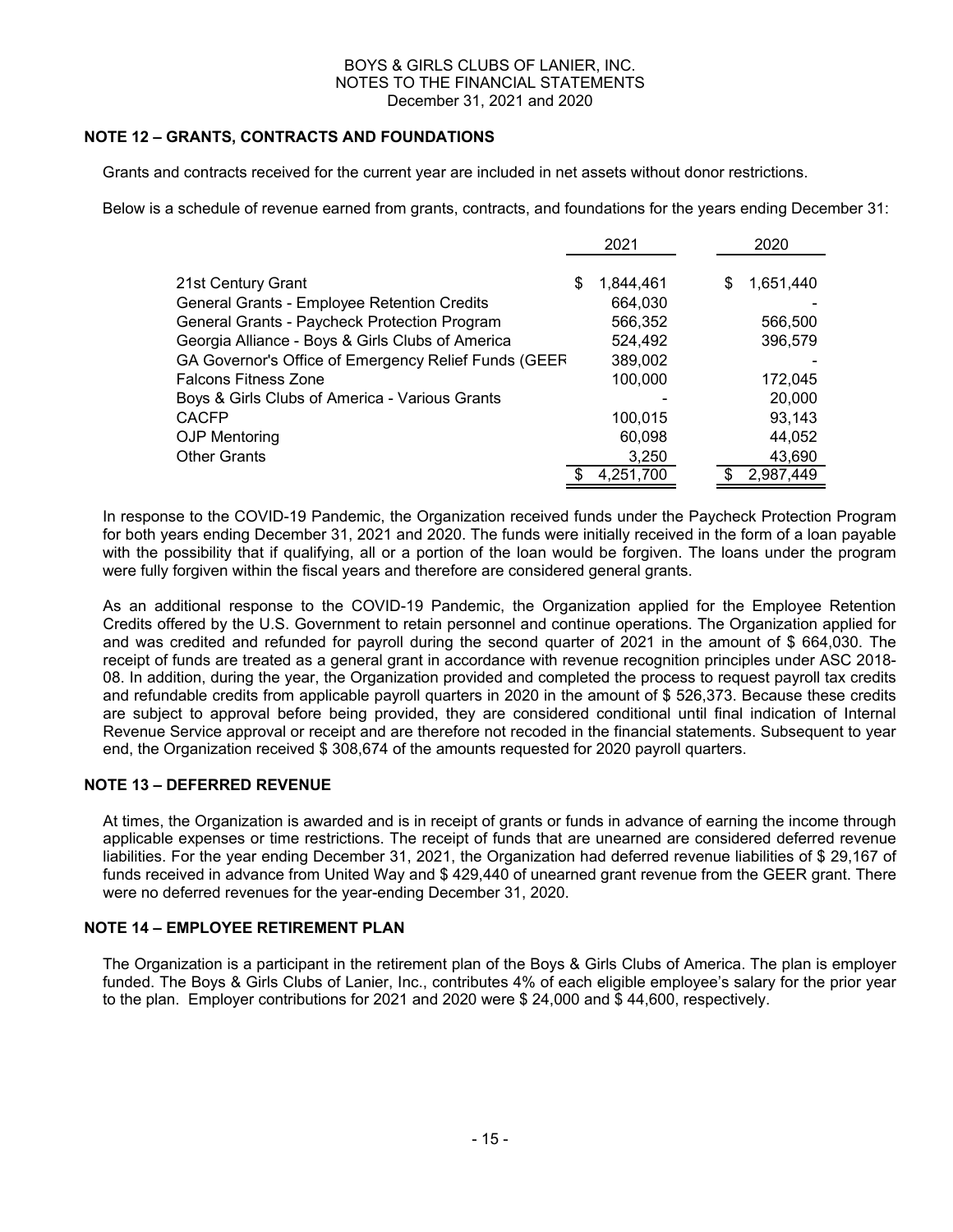### **NOTE 15 – CONCENTRATIONS**

At December 31, 2021, 49% of the Organization's revenue came from general or restricted contributions and 33% of the Organization's revenue came from five agencies (21<sup>st</sup> Century, United Way, Atlanta Falcons, GEER and Georgia Alliance), as well as additions for the PPP funds and Employee Retention Credits. At December 31, 2020, 57% of the Organization's revenue came from four agencies (21<sup>st</sup> Century, United Way, Atlanta Falcons, and Georgia Alliance) and 31 % of revenues came from general or restricted contributions.

## **NOTE 16 – SUBSEQUENT EVENTS**

Management has evaluated subsequent events through April 26, 2022, the date the financial statements were available to be issued.

Subsequent to year-end, the Organization received several new grants and significant unrestricted contributions which will cover over nearly 60% of annual budgeted expenses.

Subsequent to year-end, the United States and global markets experienced significant declines in value resulting from uncertainty caused by the world-wide coronavirus pandemic and turmoil in Eastern Europe. The investment portfolios of the Organization and strategic plans are closely monitored to minimize any impact of the declines and market volatility. The extent of the impact the pandemic and turmoil may have is dependent on circumstances that cannot be estimated or predicted. Therefore, the extent to which the pandemic and turmoil may impact the Boys & Girls Clubs of Lanier, Inc.'s, financial position and changes in net assets and cash flows is uncertain. The accompanying financial statements include no adjustments related to the effect of the volatility.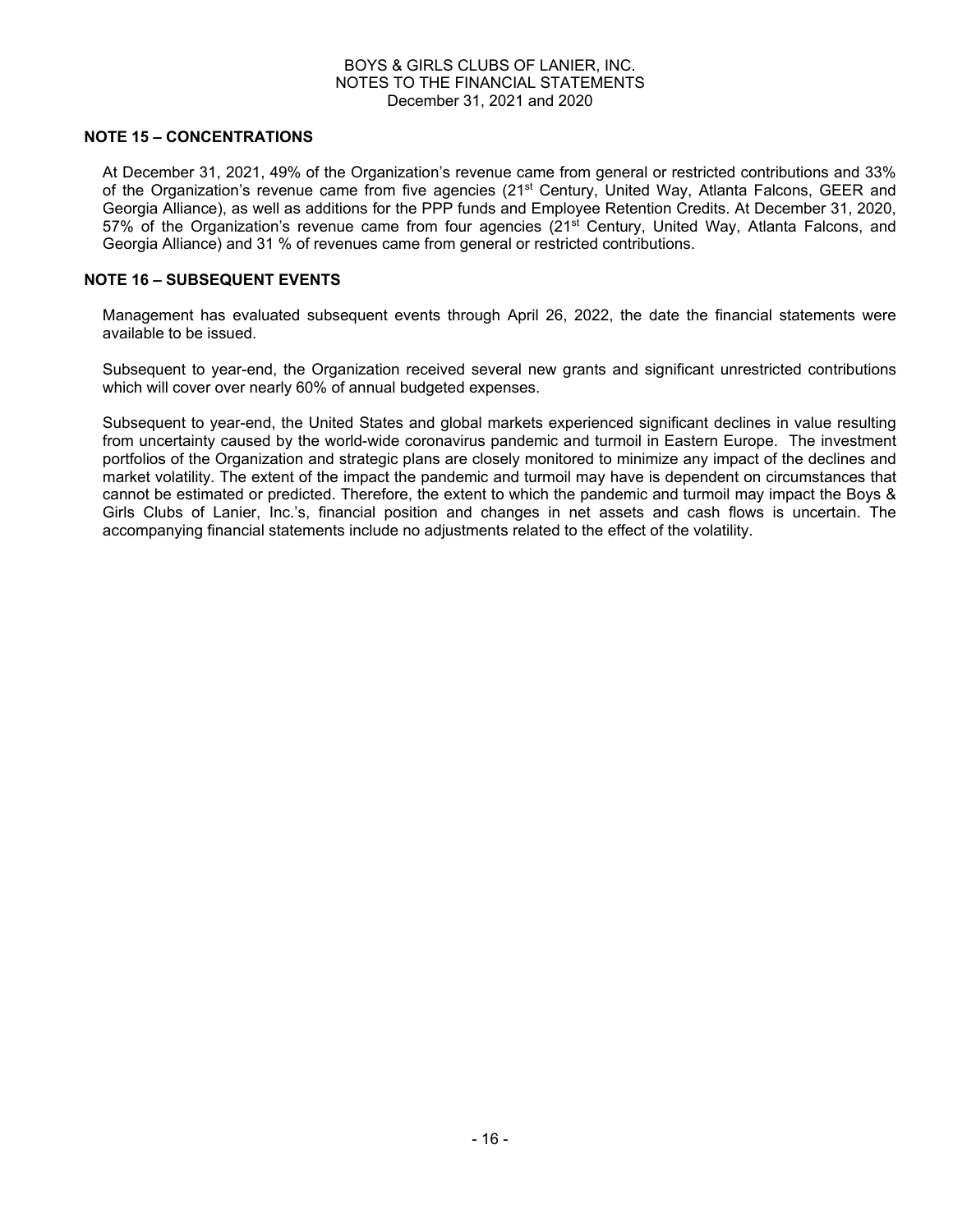# SINGLE AUDIT REPORTING PACKAGE

of

# BOYS & GIRLS CLUBS OF LANIER, INC.

P.O. Box 691

Gainesville, GA 30503

FEIN 58-0656890

FOR THE YEAR ENDED

December 31, 2021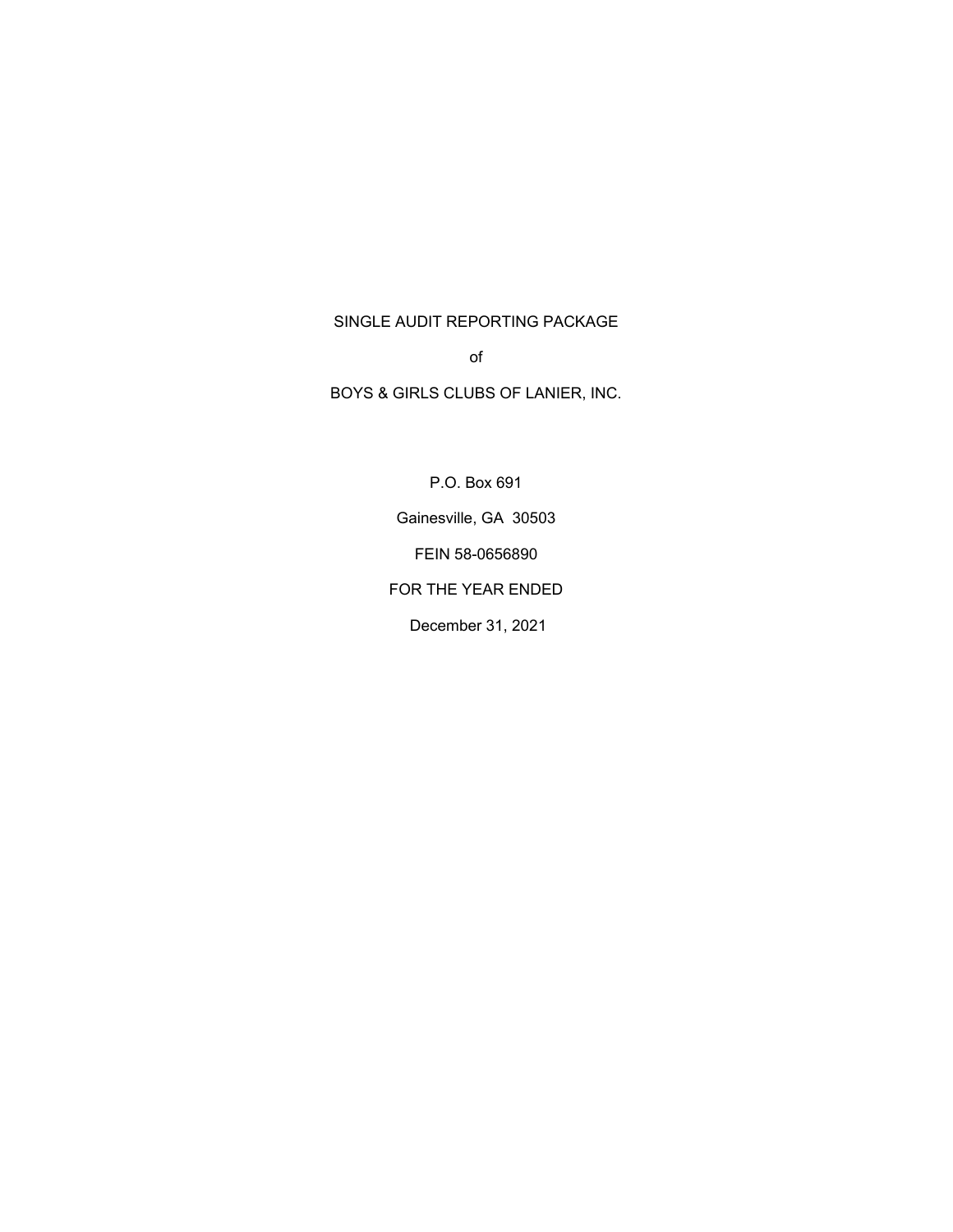# BOYS & GIRLS CLUBS OF LANIER, INC. GAINESVILLE, GEORGIA

# **CONTENTS**

|                                                                                                                                                                                                          | Page      |
|----------------------------------------------------------------------------------------------------------------------------------------------------------------------------------------------------------|-----------|
| SINGLE AUDIT SUPPLEMENTAL INFORMATION                                                                                                                                                                    |           |
| Independent Auditor's Report on Internal Control Over Financial Reporting<br>and Other Matters Based on an Audit of Financial Statements Performed<br>in Accordance with Governmental Auditing Standards | 17 - 18   |
| Independent Auditor's Report on Compliance for Each Major Program and<br>On Internal Control Over Compliance Required by the Uniform Guidance                                                            | $19 - 20$ |
| Schedule of Expenditures of Federal Awards                                                                                                                                                               | 21        |
| Notes to the Schedule of Expenditures of Federal Awards                                                                                                                                                  | 22        |
| Schedule of Findings and Questioned Costs                                                                                                                                                                | 23        |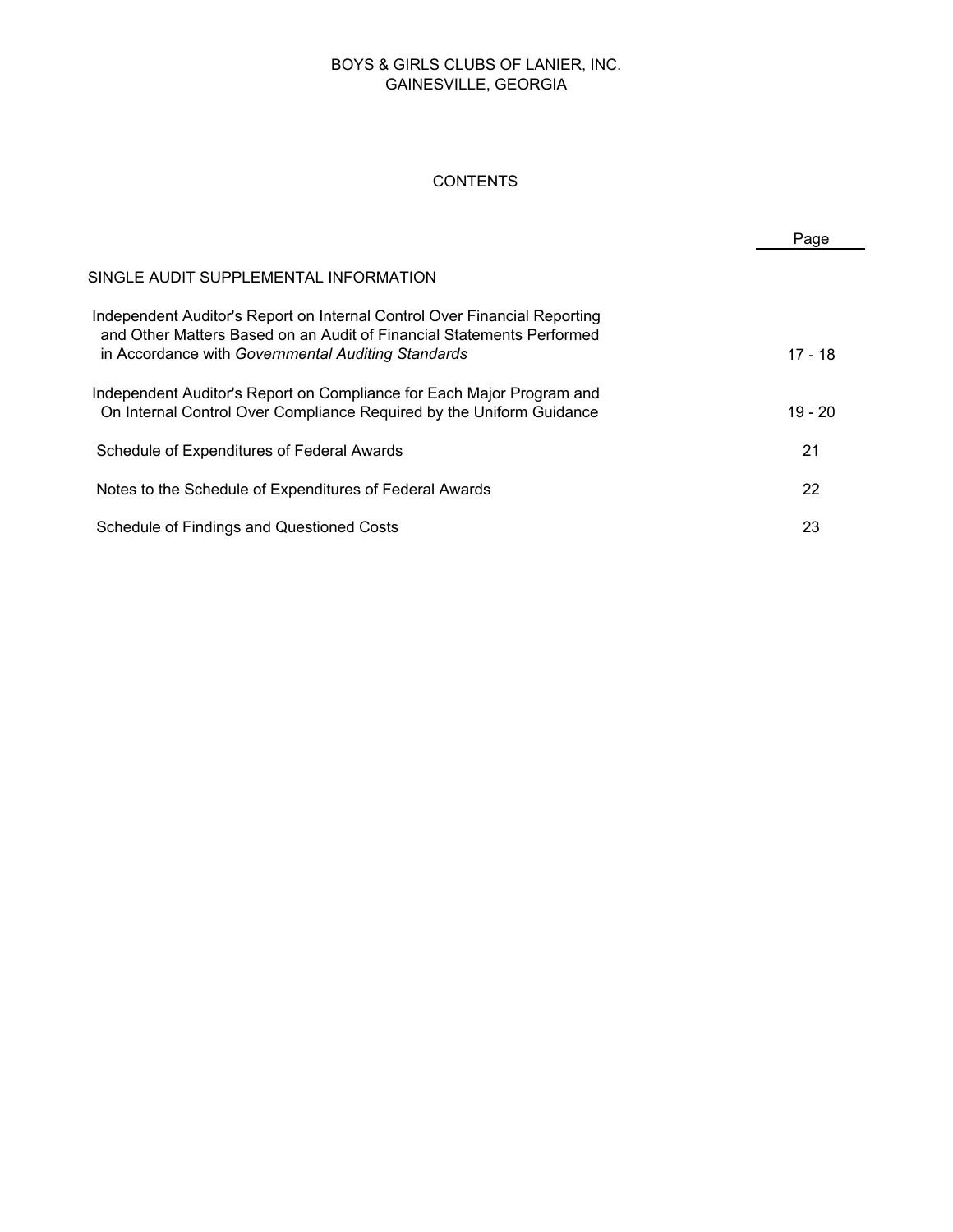

### **INDEPENDENT AUDITOR'S REPORT ON INTERNAL CONTROL OVER FINANCIAL REPORTING AND ON COMPLIANCE AND OTHER MATTERS BASED ON AN AUDIT OF FINANCIAL STATEMENTS PERFORMED IN ACCORDANCE WITH** *GOVERNMENT AUDITING STANDARDS*

To the Board of Directors Boys & Girls Clubs of Lanier, Inc. Gainesville, Georgia

We have audited, in accordance with the auditing standards generally accepted in the United States of America and the standards applicable to financial audits contained in *Government Auditing Standards* issued by the Comptroller General of the United States, the financial statements of the Boys & Girls Clubs of Lanier, Inc. (a nonprofit organization), which comprise the statement of financial position as of December 31, 2021 and the related statement of activities, cash flows, and functional expenses for the year then ended and the related notes to the financial statements, and have issued our report thereon dated April 26, 2022.

### **Internal Control Over Financial Reporting**

In planning and performing our audit of the financial statements, we considered the Boys & Girls Clubs of Lanier, Inc.'s internal control over financial reporting (internal control) as a basis for designing audit procedures that are appropriate in the circumstances for the purpose of expressing our opinion on the financial statements, but not for the purpose of expressing an opinion on the effectiveness of the Boys & Girls Clubs of Lanier, Inc.'s internal control. Accordingly, we do not express an opinion on the effectiveness of the Organization's internal control.

A *deficiency in internal control* exists when the design or operation of a control does not allow management or employees, in the normal course of performing their assigned functions, to prevent, or detect and correct, misstatements on a timely basis. A *material weakness* is a deficiency, or a combination of deficiencies, in internal control such that there is a reasonable possibility that a material misstatement of the entity's financial statements will not be prevented, or detected and corrected on a timely basis. A *significant deficiency* is a deficiency, or a combination of deficiencies, in internal control that is less severe than a material weakness, yet important enough to merit attention by those charged with governance.

Our consideration of internal control was for the limited purpose described in the first paragraph of this section and was not designed to identify all deficiencies in internal control that might be material weaknesses or significant deficiencies. Given these limitations, during our audit we did not identify any deficiencies in internal control that we consider to be material weaknesses. However, material weaknesses or significant deficiencies may exist that were not identified.

### **Compliance and Other Matters**

As part of obtaining reasonable assurance about whether the Boys & Girls Clubs of Lanier, Inc.'s financial statements are free of material misstatement, we performed tests of its compliance with certain provisions of laws, regulations, contracts, and grant agreements, noncompliance with which could have a direct and material effect on the determination of financial statement amounts. However, providing an opinion on compliance with those provisions was not an objective of our audit, and accordingly, we do not express such an opinion. The results of our tests disclosed no instances of noncompliance or other matters that are required to be reported under *Government Auditing Standards*.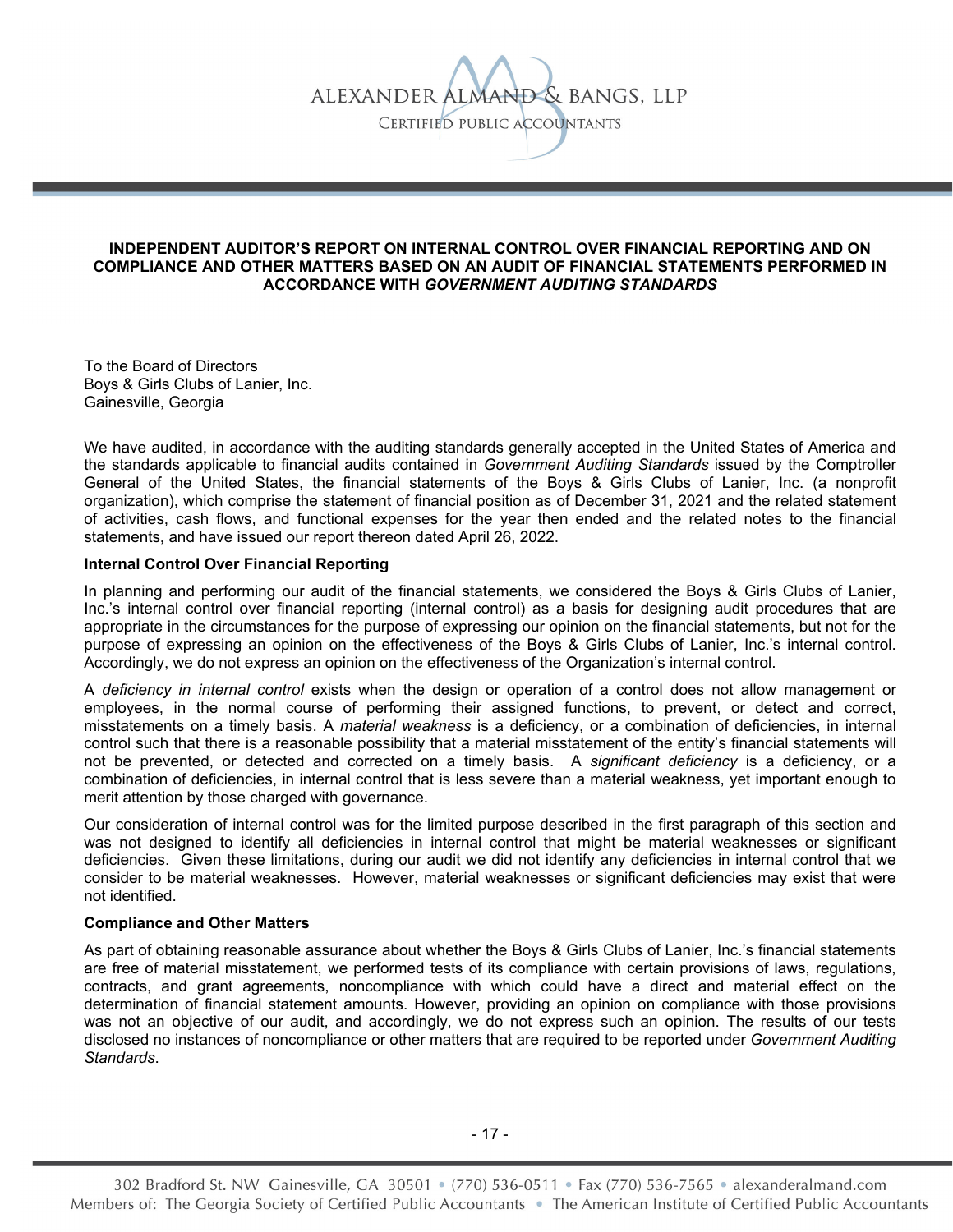### **Purpose of this Report**

The purpose of this report is solely to describe the scope of our testing of internal control and compliance and the results of that testing, and not to provide an opinion on the effectiveness of the entity's internal control or on compliance. This report is an integral part of an audit performed in accordance with *Government Auditing Standards,*  in considering the Boys & Girls Clubs of Lanier, Inc.'s internal control and compliance. Accordingly, this communication is not suitable for any other purpose.

alport almost & Dago 22p

Alexander, Almand and Bangs, LLP Gainesville, Georgia April 26, 2022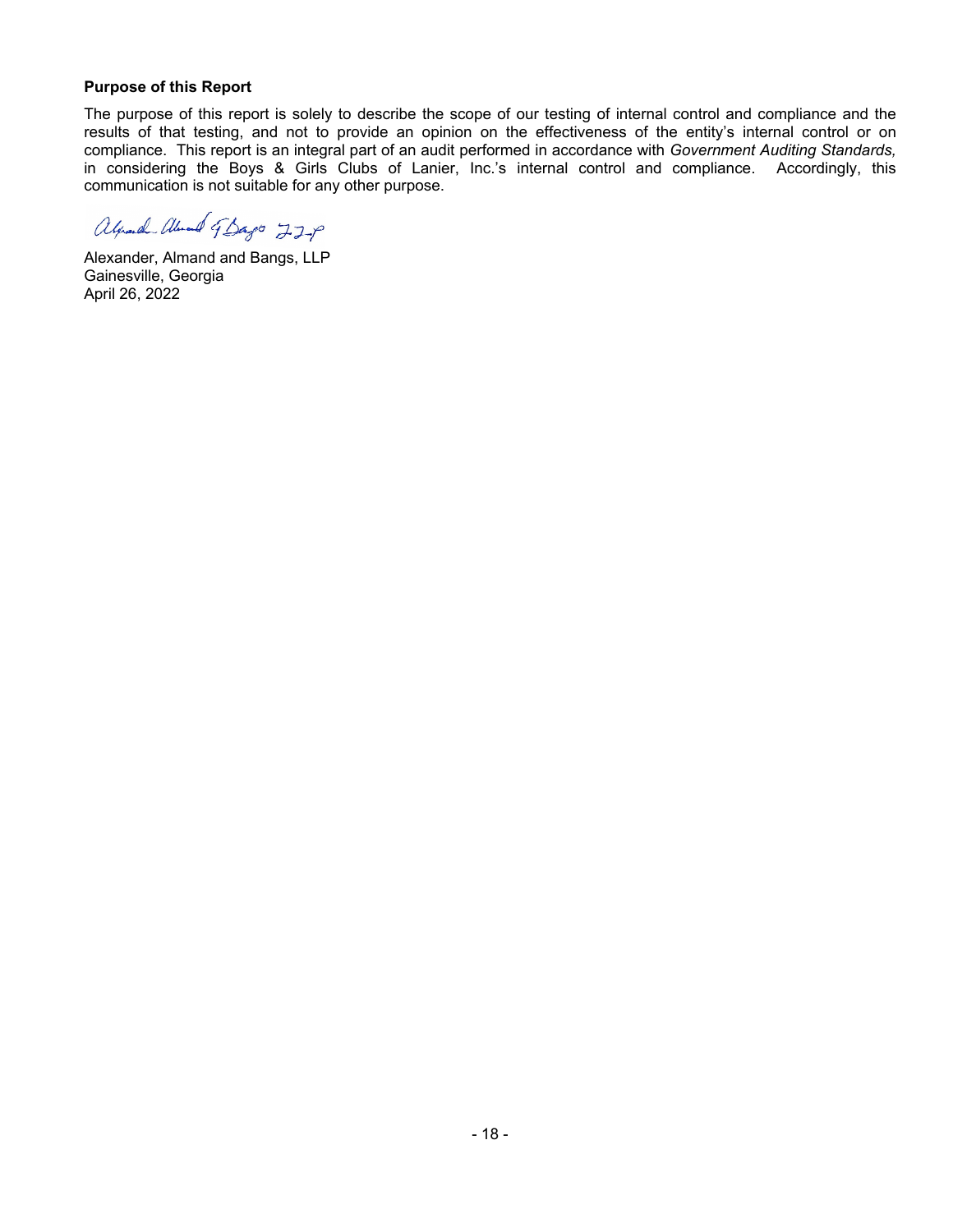

### **INDEPENDENT AUDITOR'S REPORT ON COMPLIANCE FOR EACH MAJOR PROGRAM AND ON INTERNAL CONTROL OVER COMPLIANCE REQUIRED BY THE UNIFORM GUIDANCE**

To the Board of Directors Boys & Girls Clubs of Lanier, Inc. Gainesville, Georgia

### **Report on Compliance for Each Major Federal Program**

### *Opinion on Each Major Program*

We have audited the Boys & Girls Clubs of Lanier, Inc.'s compliance with the types of compliance requirements identified as subject to audit in the *OMB Compliance Supplement* that could have a direct and material effect on each of the Boys & Girls Clubs of Lanier, Inc.'s major federal programs for the year ended December 31, 2021. The Boys & Girls Clubs of Lanier, Inc.'s major federal programs are identified in the summary of auditor's results section of the accompanying schedule of findings and questioned costs.

In our opinion, the Boys & Girls Clubs of Lanier, Inc. complied, in all material respects, with the types of compliance requirements referred to above that could have a direct and material effect on each of its major programs for the year ended December 31, 2021.

#### *Basis for Opinion on Each Major Program*

We conducted our audit of compliance in accordance with the auditing standards generally accepted in the United States of America; the standards applicable to financial audits contained in *Government Auditing Standards*, issued by the Comptroller General of the United States, and the audit requirements of Title 2 U.S. *Code of Federal Regulations* Part 200, *Uniform Administrative Requirements, Cost Principles, and Audit Requirements for Federal Awards* (Uniform Guidance). Our responsibilities under those standards and the Uniform Guidance are further described in the Auditor's Responsibilities for the Audit of Compliance section of our report.

We are required to be independent of the Boys & Girls Clubs of Lanier, Inc., and to meet our other ethical responsibilities, in accordance with relevant ethical requirements relating to our audit. We believe that the audit evidence we have obtained is sufficient and appropriate to provide a basis for our opinion on compliance for each major federal program. Our audit does not provide a legal determination of the Boys & Girls Clubs of Lanier, Inc.'s, compliance with the compliance requirements referred to above.

#### *Responsibilities of Management for Compliance*

Management is responsible for compliance with the requirements referred to above and for the design, implementation, and maintenance of effective internal control over compliance with the requirements of laws, statutes, regulations, rules, and provisions of contracts or grant agreements applicable to the Boys & Girls Clubs of Lanier, Inc.'s, federal programs.

#### *Auditor's Responsibilities for the Audit of Compliance*

Our objectives are to obtain reasonable assurance about whether material noncompliance with the compliance requirements referred to above occurred, whether due to fraud or error, and express an opinion on the Boys & Girls Clubs of Lanier, Inc.'s compliance based on our audit. Reasonable assurance is a high level of assurance but is not absolute assurance and therefore is not a guarantee that an audit conducted in accordance with generally accepted auditing standards, *Government Auditing Standards*, and the Uniform Guidance will always detect material noncompliance when it exists. The risk of not detecting material noncompliance resulting from fraud is higher than for that resulting from error, as fraud may involve collusion, forgery, intentional omissions, misrepresentations, or the

- 19 -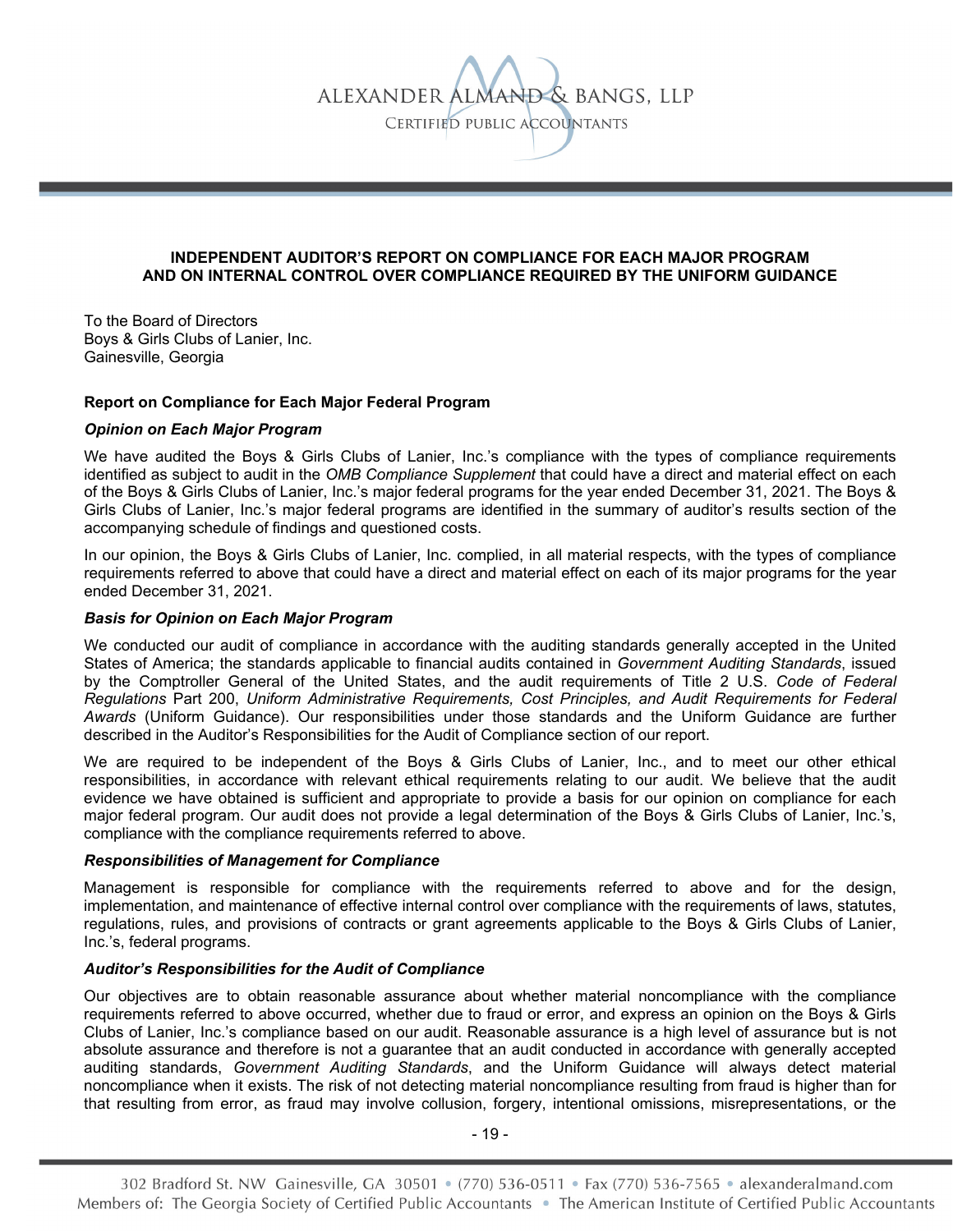override of internal control. Noncompliance with the compliance requirements referred to above is considered material if there is a substantial likelihood that, individually or in the aggregate, it would influence the judgment made by a reasonable user of the report on compliance about the Boys & Girls Clubs of Lanier, Inc.'s, compliance with the requirements of each major federal program as a whole.

In performing an audit in accordance with generally accepted auditing standards, *Government Auditing Standards*, and the Uniform Guidance, we:

- Exercise professional judgment and maintain professional skepticism throughout the audit.
- Identify and assess the risks of material noncompliance, whether due to fraud or error, and design and perform audit procedures responsive to those risks. Such procedures include examining, on a test basis, evidence regarding the Boys & Girls Clubs of Lanier, Inc.'s compliance with the compliance requirements referred to above and performing such other procedures as we considered necessary in the circumstances.
- Obtain an understanding of the Boys & Girls Clubs of Lanier, Inc.'s, internal control over compliance relevant to the audit in order to design audit procedures that are appropriate in the circumstances and to test and report on internal control over compliance in accordance with the Uniform Guidance, but not for the purpose of expressing an opinion on the effectiveness of the Boys & Girls Clubs of Lanier, Inc.'s, internal control over compliance. Accordingly, no such opinion is expressed.

We are required to communicate with those charged with governance regarding, among other matters, the planned scope and timing of the audit and any significant deficiencies and material weaknesses in internal control over compliance that we identified during the audit.

### **Report on Internal Control over Compliance**

A *deficiency in internal control over compliance* exists when the design or operation of a control over compliance does not allow management or employees, in the normal course of performing their assigned functions, to prevent, or detect and correct, noncompliance with a type of compliance requirement of a federal program on a timely basis. A *material weakness in internal control over compliance* is a deficiency, or a combination of deficiencies, in internal control over compliance, such that there is a reasonable possibility that material noncompliance with a type of compliance requirement of a federal program will not be prevented, or detected and corrected, on a timely basis. A *significant deficiency in internal control over compliance* is a deficiency, or a combination of deficiencies, in internal control over compliance with a type of compliance requirement of a federal program that is less severe than a material weakness in internal control over compliance, yet important enough to merit attention by those charged with governance.

Our consideration of internal control over compliance was for the limited purpose described in the Auditor's Responsibilities for the Audit of Compliance section above and was not designed to identify all deficiencies in internal control over compliance that might be material weaknesses or significant deficiencies in internal control over compliance. Given these limitations, during our audit we did not identify any deficiencies in internal control over compliance that we consider to be material weaknesses, as defined above. However, material weaknesses or significant deficiencies in internal control over compliance may exist that were not identified.

Our audit was not designed for the purpose of expressing an opinion on the effectiveness of internal control over compliance. Accordingly, no such opinion is expressed.

The purpose of this report on internal control over compliance is solely to describe the scope of our testing of internal control over compliance and the results of that testing based on the requirements of the Uniform Guidance. Accordingly, this report is not suitable for any other purpose.

alport almond & Dago 22P

Alexander, Almand and Bangs, LLP Gainesville, Georgia April 26, 2022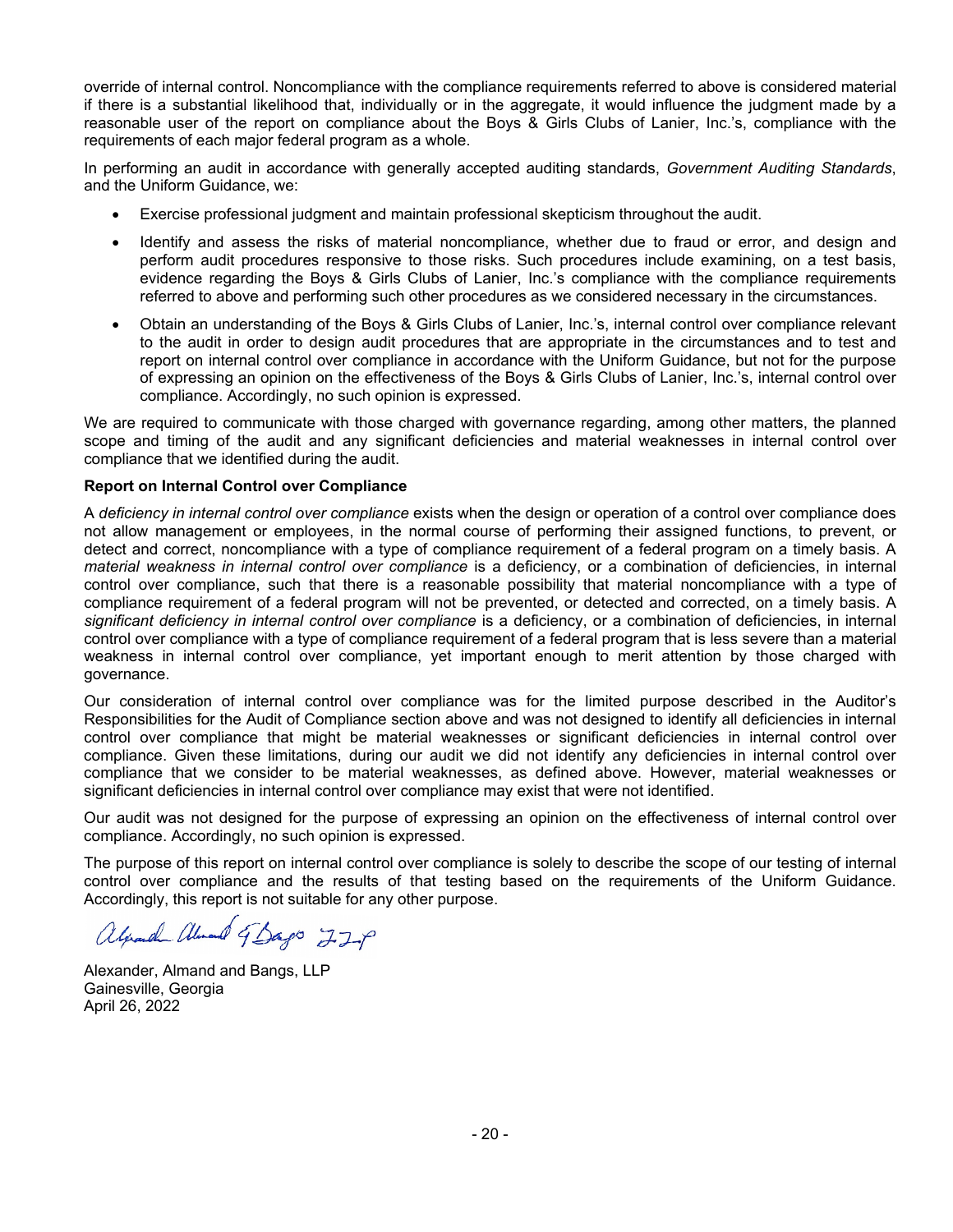#### BOYS & GIRLS CLUBS OF LANIER, INC. SCHEDULE OF EXPENDITURES OF FEDERAL AWARDS For the Year Ended December 31, 2021

| Federal Grantor/Pass-Through Grantor/Program Title           | <b>Grantors and Pass-</b><br>Through Grants' Number | <b>CFDA</b><br>Number | Federal<br>Amount<br>Expended |     |
|--------------------------------------------------------------|-----------------------------------------------------|-----------------------|-------------------------------|-----|
| <b>U.S. Department of Education</b>                          |                                                     |                       |                               |     |
| Passed through the GA Department of Education:               |                                                     |                       |                               |     |
| 21st Century Community Learning Centers Program              | PP1 21st CCLC Grant S287C200010                     | 84.287C               | \$<br>169,261                 |     |
| 21st Century Community Learning Centers Program              | Fair St. 21st CCLC Grant S287C200010                | 84.287C               | 159,264                       |     |
| 21st Century Community Learning Centers Program              | PP2 21st CCLC Grant S287C200010                     | 84.287C               | 207,427                       |     |
| 21st Century Community Learning Centers Program              | Teen 21st CCLC Grant S287C200010                    | 84.287C               | 194,202                       |     |
| 21st Century Community Learning Centers Program              | Walters 21st CCLC Grant S287C200010                 | 84.287C               | 220,647                       |     |
| 21st Century Community Learning Centers Program              | Tadmore 21st CCLC Grant S287C200010                 | 84.287C               | 154,133                       |     |
| 21st Century Community Learning Centers Program              | PP1 21st CCLC Grant S287C210010                     | 84.287C               | 111,404                       |     |
| 21st Century Community Learning Centers Program              | Fair St. 21st CCLC Grant S287C210010                | 84.287C               | 109,581                       |     |
| 21st Century Community Learning Centers Program              | PP2 21st CCLC Grant S287C210010                     | 84.287C               | 133,851                       |     |
| 21st Century Community Learning Centers Program              | Teen 21st CCLC Grant S287C210010                    | 84.287C               | 130,790                       |     |
| 21st Century Community Learning Centers Program              | Walters 21st CCLC Grant S287C210010                 | 84.287C               | 156,797                       |     |
| 21st Century Community Learning Centers Program              | Tadmore 21st CCLC Grant S287C210010                 | 84.287C               | 97,104                        |     |
|                                                              |                                                     |                       | $1,844,461$ (1)               |     |
| Passed through Georgia Alliance of Boys & Girls Club, Inc.   |                                                     |                       |                               |     |
| Georgia Governor's Office of Emergency Education Relief Fund | GEER 2021-2022                                      | 84.425                | 389,002 (3)                   |     |
| <b>Total U.S. Department of Education</b>                    |                                                     |                       | 2,233,463                     |     |
| U.S. Department of Health & Human Services                   |                                                     |                       |                               |     |
| Passed through Georgia Alliance of Boys & Girls Club, Inc.   |                                                     |                       |                               |     |
| Dept. of Human Services, State of GA Grant 2020-2021         | 42700-040-0000097741                                | 93.558                | 405.805                       |     |
| Dept. of Human Services, State of GA Grant 2021-2022         | 42700-040-0000104600                                | 93.558                | 118,687                       |     |
| Total U.S. Department of Health & Human Services             |                                                     |                       | 524,492                       |     |
|                                                              |                                                     |                       |                               | (2) |
| <b>U.S. Department of Agriculture</b>                        |                                                     |                       |                               |     |
| Child and Adult Care Food Program                            | Unavailable                                         | 10.558                | $100,015$ (3)                 |     |
| <b>U.S. Department of Justice</b>                            |                                                     |                       |                               |     |
| Passed through Boys and Girls Clubs of America               |                                                     |                       |                               |     |
| Mentoring in Underserved Communities                         | OJP 2020-48176                                      | 16.726                | 10,662                        |     |
| Mentoring in Underserved Communities                         | OJP 2020-48177                                      | 16.726                | 9,515                         |     |
| Mentoring in Underserved Communities                         | OJP 2020-48178                                      | 16.726                | 26,357                        |     |
| Mentoring in Underserved Communities                         | OJP 2020-47179                                      | 16.726                | 13,563                        |     |
| <b>Total U.S. Department of Justice</b>                      |                                                     |                       | $\overline{60,}097$ (4)       |     |
| Total expenditures of federal awards                         |                                                     |                       | \$2,918,067                   |     |
|                                                              |                                                     |                       |                               |     |

(1) This amount represents the amount of expenditures submitted and approved by the United States Department of Education.

(2) This amount represents the grant payment requests submitted and approved by the Georgia Alliance of Boys & Girls Club, Inc.

(3) This amount represents the grant payment requests submitted and approved by the United States Department of Agriculture.

(4) This amount represents the amount of expenditures submitted and approved by the Boys & Girls Clubs of America.

See accompanying notes to the schedule of expenditures of federal awards.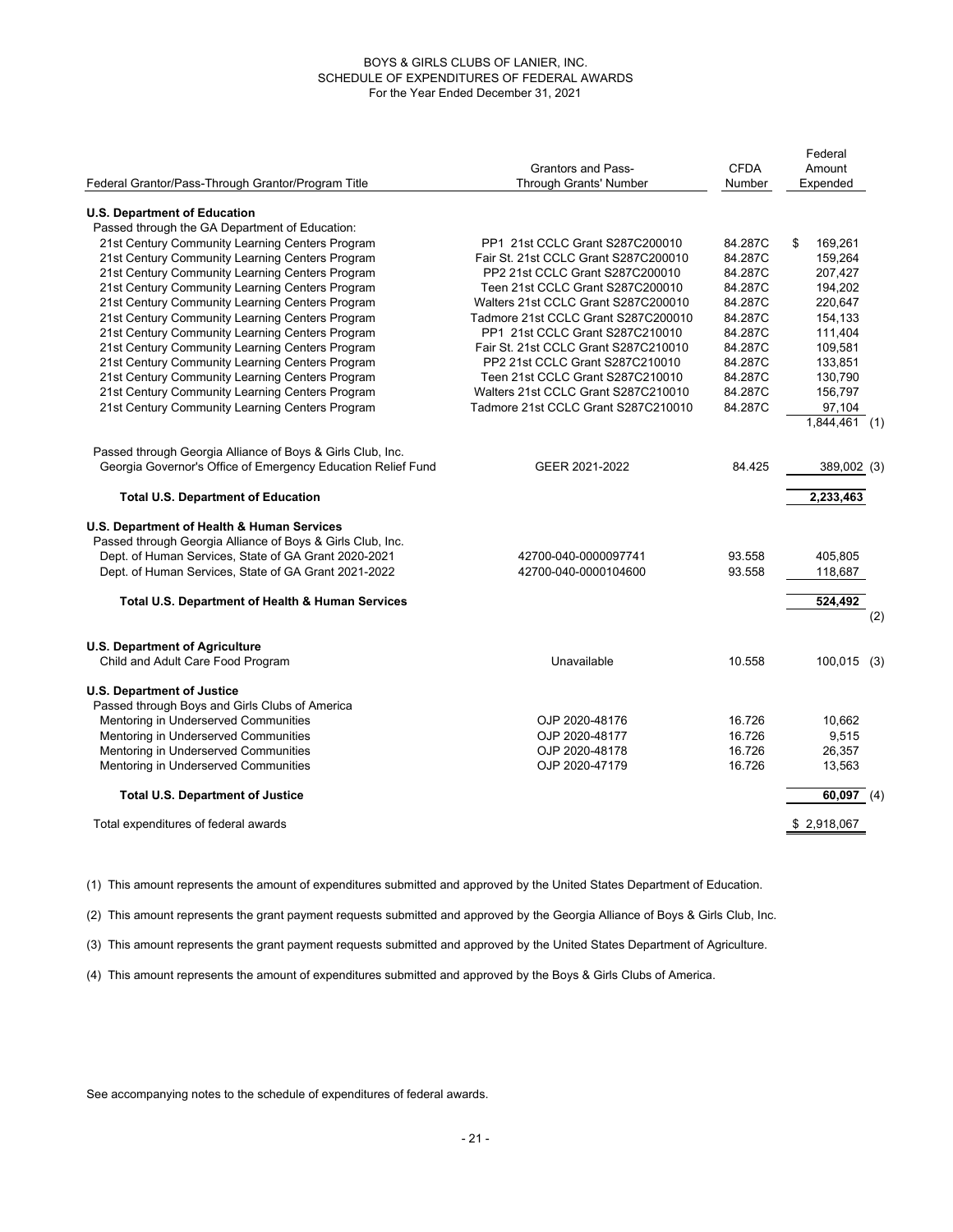#### BOYS & GIRLS CLUBS OF LANIER, INC. NOTES TO THE SCHEDULE OF EXPENDITURES OF FEDERAL AWARDS December 31, 2021

### **NOTE 1 – BASIS OF PRESENTATION**

The accompanying schedule of expenditures of federal awards (the "Schedule") includes the federal award activity of the Boys & Girls Clubs of Lanier, Inc., (the "Organization") under programs of the federal government for the year ended December 31, 2021. The information in this Schedule is presented in accordance with the requirements of Title 2 U.S. Code of Federal Regulations Part 200, *Uniform Administration Requirements, Cost Principles and Audit Requirements for Federal Awards* (Uniform Guidance). Because the Schedule presents only a selected position of the operations of the Organization, it is not intended to and does not present the financial position, changes in net assets, or cash flows of the Boys & Girls Clubs of Lanier, Inc.

### **NOTE 2 – SUMMARY OF SIGNIFICANT ACCOUNTING POLICIES**

Expenditures reported on the Schedule are reported on the accrual basis of accounting. Such expenditures are recognized following the cost principles contained in the Title 2 U.S. *Code of Federal Regulations* Part 200, *Uniform Administration Requirements, Cost Principles, and Audit Requirements for Federal Awards,* wherein certain types of expenditures are allowable or are limited as to reimbursement.

# **NOTE 3 – INDIRECT COST**

Boys & Girls Clubs of Lanier, Inc. has elected not to use the 10-percent *de minimis* indirect cost rate allowed under the Uniform Guidance.